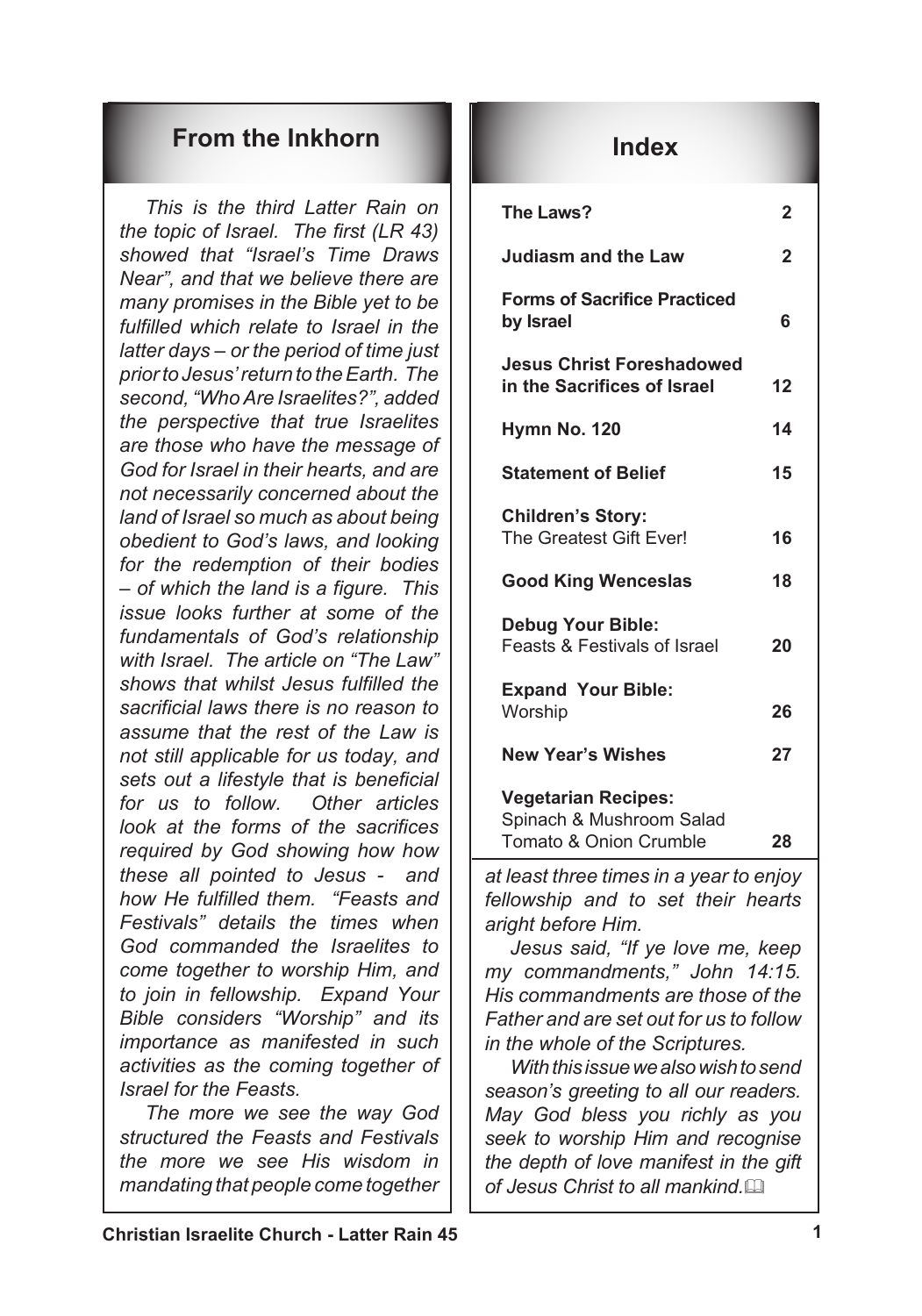# The Laws

by Rodney GRAY

The laws as given to Israel can be broken<br>down into a number of categories – ceremonial (or sacrificial) laws, the moral laws that govern co-existence with each other, and civil laws that establish social equity and judgement. People categorise these differently  $-$  is there a right solution and do they still apply today?

Today, the government in most Western countries has a level of central or national government, a state Parliament and local government. The church generally is independent of any level of government. The government, in different combinations of federal, state, and local, pays for education and health care, and provides public services. When Israel came out of Egypt under the leadership of Moses the nation was a theocracy. God was directly 'the King' and Moses somewhat equivalent to a Prime Minister who received instructions directly from God.

The Laws which God gave to Moses in Exodus, Leviticus, and Numbers, and reiterated in Deuteronomy, covered all aspects of government. They included moral Laws – that which was required of individuals in relationship with each other and towards the community; civil Laws – about how the country was to be run including economic and financial responsibilities; and religious Laws – the sacrificial and ceremonial Laws which detailled the sacrifices God required and the way these sacrifices were to be carried out. This one set of 'Laws' covered all aspects and all levels of government for the whole nation - both civil and religious.

Whilst it is sometimes difficult to categorise a particular law, as we will discuss in more detail later, it is generally agreed that the Law is divided into these three main areas. There is no scriptural division, or naming of the areas, but generally they are referred to as:

- moral, •
- civil, and •
- ceremonial. •

It is interesting to note that most of the great theologians over time have agreed on this division. For example Thomas Aquinas – wrote in around 1270: "*We must* 

### **Judaism & the Law**

In Jewish tradition each commandment or law is known as a *mitzvah* - according to the Talmud there are 613 commandments in the Torah: 248 positive, 365 negative and 7 legislated by the rabbis of antiquity. Positive commandments require and action to be performed to bring the person closer to God. Negative commandments forbid a specific action because violations place distance between the person and God.

The Laws can also be divided into two categories:

- laws in relation to God, and •
- laws about relationships with other people. •

Interestingly, Judaism also has three levels of sin:

- *Pesha* an act committed in clear and deliberate defiance of God; *•*
- *Avon*-lustfulsinanduncontrollable emotion - this sin is not done in deliberate defiance of God, but the sinner does know what he is doing is wrong; and *•*
- *Chet* which is unintentional sin. *•*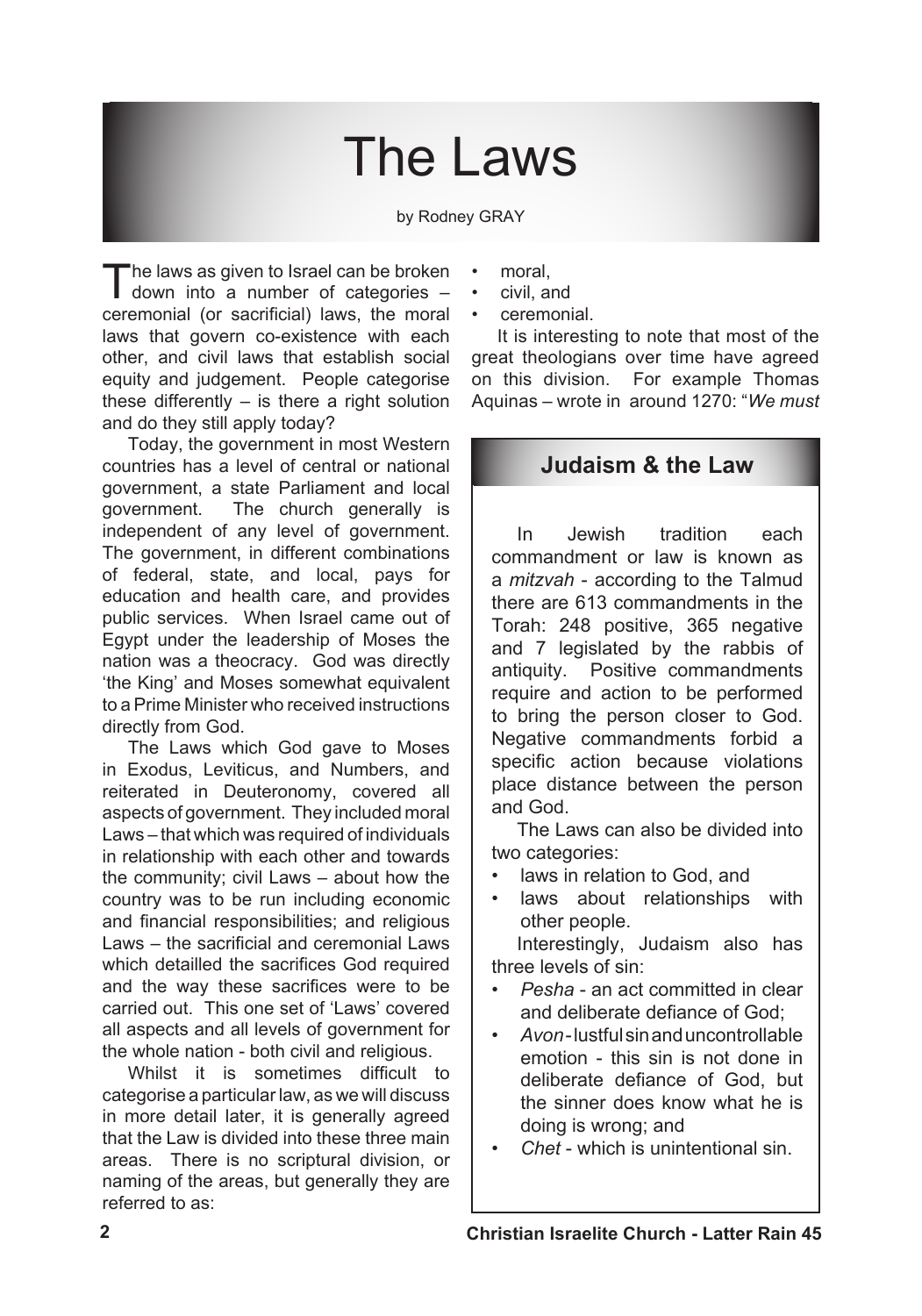*therefore distinguish three kinds of precept in the Old Law; viz. 'moral' precepts, which are dictated by the natural law; 'ceremonial' precepts, which are determinations of the Divine worship; and 'judicial' precepts, which are determinations of the justice to be maintained among men,"* (Thomas Aquinas, *Summa Theologica, 2a, Question 99, Article 4*)

In the final chapter of *The Institutes*  Calvin writes : "*We must attend to the wellknown division which distributes the whole law of God, as promulgated by Moses, into the moral, the ceremonial, and the judicial law,"* (Hesselink I J, *Calvin's Concept of the Law*, Pickwick, 1992, page 102).

Similarly, Francis Turretin, one of Calvin's successors at Geneva in the middle years of the seventeenth century, has written: "*The law given by Moses is usually distinguished into three species: moral (treating of morals or of perpetual duties towards God and our neighbour); ceremonial (of the ceremonies or rites about the sacred things to be observed under the Old Testament); and civil (constituting the civil government of the Israelite people),"* (Turretin, F, *Institutes of Elenctic Theology,* 11.24.1).

When referring to the Laws, people often think of the Ten Commandments.

These of course were only a part of the Law. Some believe that the Ten Commandments have a special status because they were originally written by the finger of God on the tablets of stone. In some ways they can be thought of as a core summary of the others, with the remainder of the laws supporting or interpreting these core instructions or values. Specific laws include instructions about the following:

- health issues, •
- holiness, •
- sacrifices, •
- sexual practices and procreation, •
- marriage, •
- hygiene and clothing, •
- food clean and unclean meats, •
- the Sabbath and the Sanctuary, •
- care of the poor and handicapped, •
- the treatment of neighbours and servants, •
- reverence of God, •
- justice. •
- against idolatry, •
- against memorializing the dead, •
- feasts and worship, •
- treatment of other nations, •
- the treatment of parents, •
- the treatment of animals, •
- agriculture, •
- witchcraft and divination, and •
- the Levitical Priesthood. •

Many Christian theologians, based particularly on their interpretation of Paul's writings, say that 'the Law' has been done away with. They will suggest that whilst Christians should still observe the moral Law including the Ten Commandments, the ceremonial Law was fulfilled in Jesus, and the civil applied only to Israel when it was a nation. At a high level this sounds a reasonable approach, and the principle is correct. Our salvation



**Christian Israelite Church - Latter Rain 45**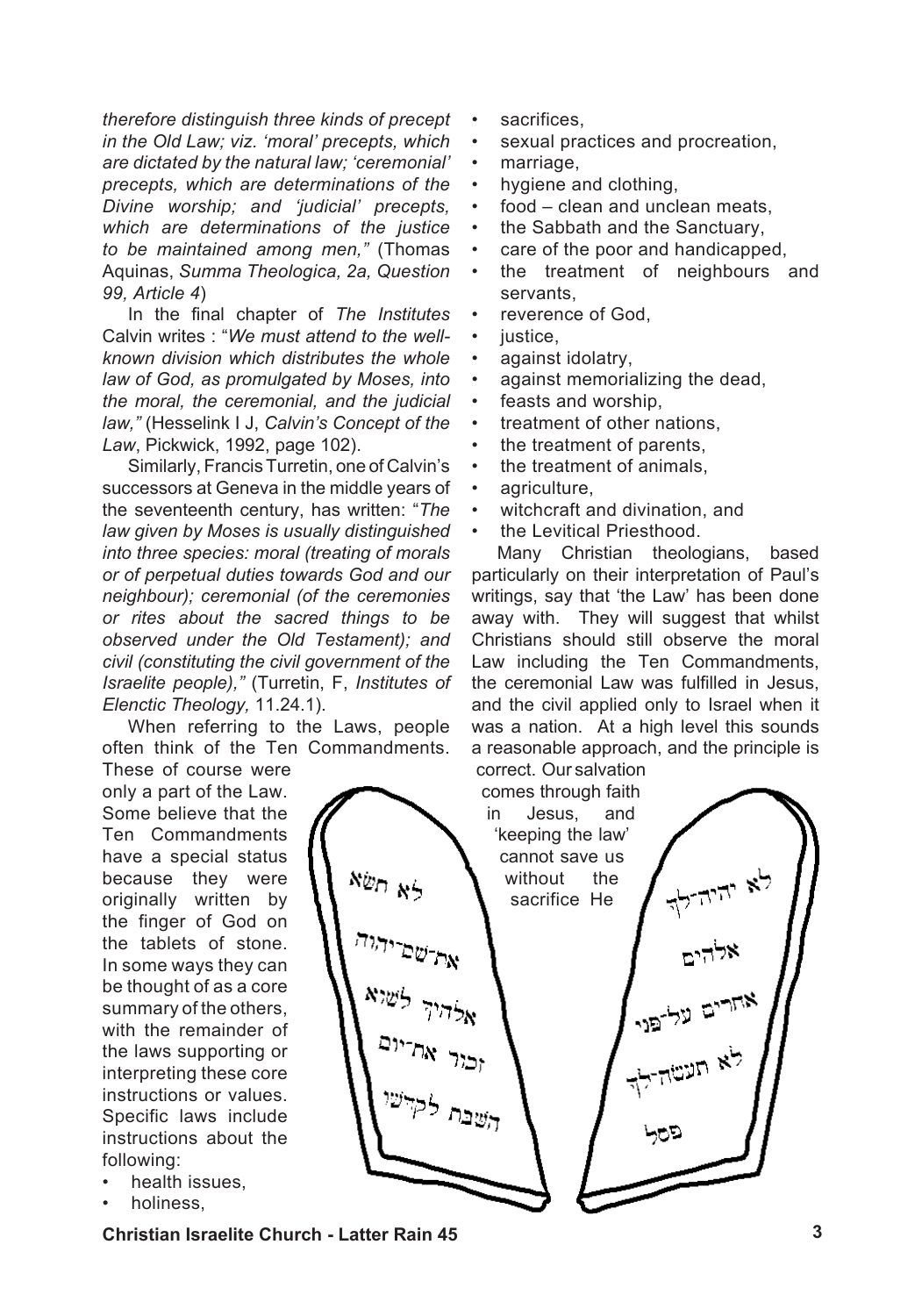made. However a difficulty arises when we try to make a division between moral, ceremonial, and civil Laws. There is often no clear demarcation about which category a law will fit into, and, in fact, a lot of laws will fit squarely into multiple categories.

Take, for example, the food Laws. The food laws firstly make a distinction between animals which may be eaten and animals which are not to be eaten. These are generally known as the clean and unclean meats. People cite the experience of Peter in Acts chapters 10 and 11, and say that God has made all meat clean – and no doubt He has for those who wish to believe that – but Peter explained the meaning of his vision in Acts 10:34, *"Of a truth I perceive that God is no respecter of persons."* However, other evidence suggests that there was probably some physically related reason why God had recommended not eating these animals or foods and that has not changed. Was the distinction made by God 'just for fun' to impose some restraints on the Israelites, or was there a 'real reason' for making this distinction? Perhaps there are different ways in which these animals internally process their food which makes them 'clean,' perhaps there are different foods that they eat that cause them to be categorised as 'clean' or

'unclean,' and if so those distinctions would still apply. It is difficult to accept the argument that this division of recommended foods was part of the sacrificial law OR that it was part of the ceremonial law - and if not it must have been part of the moral law in which case it would still apply!

The law required that any person *"which hunteth and catcheth any beast or fowl that may be eaten; he shall even pour out the blood thereof, and cover it with dust,"* Leviticus 17:13. Now is this a ceremonial law because it has to do with shedding of blood, or is it a civil law because it has to do with health and containment of possible spreading of disease, or is it moral because God also clearly stated that the Israelites were not to eat blood, and this has to do with the well-being of our bodies? In fact even the Disciples believed that not eating blood was something that should be incumbent on Christians (see Acts 15:19-20).

As another example, take the Law of Worship which said that the Israelites were to appear before the Lord in Jerusalem three times every year – Passover, Pentecost, and Tabernacles (see Leviticus

chapter 23). Was this a ceremonial law because the timing was related to 'sacrifices' (the slaying of the firstborn of Egypt, the offering from the bounty of the harvest, and the sacrifice of the Day of Atonement), or was it a civil law relating to Public Holidays and civil activities, or was there a moral component based on the need to make the commitment to worship God and meet and have fellowship with others to give opportunity for the sharing of ideas and development of a tight communal relationship with God and with each other?

Remember Jesus Himself said in Matthew 5:17-18, *"Think not that I am come to destroy the law, or the prophets: I*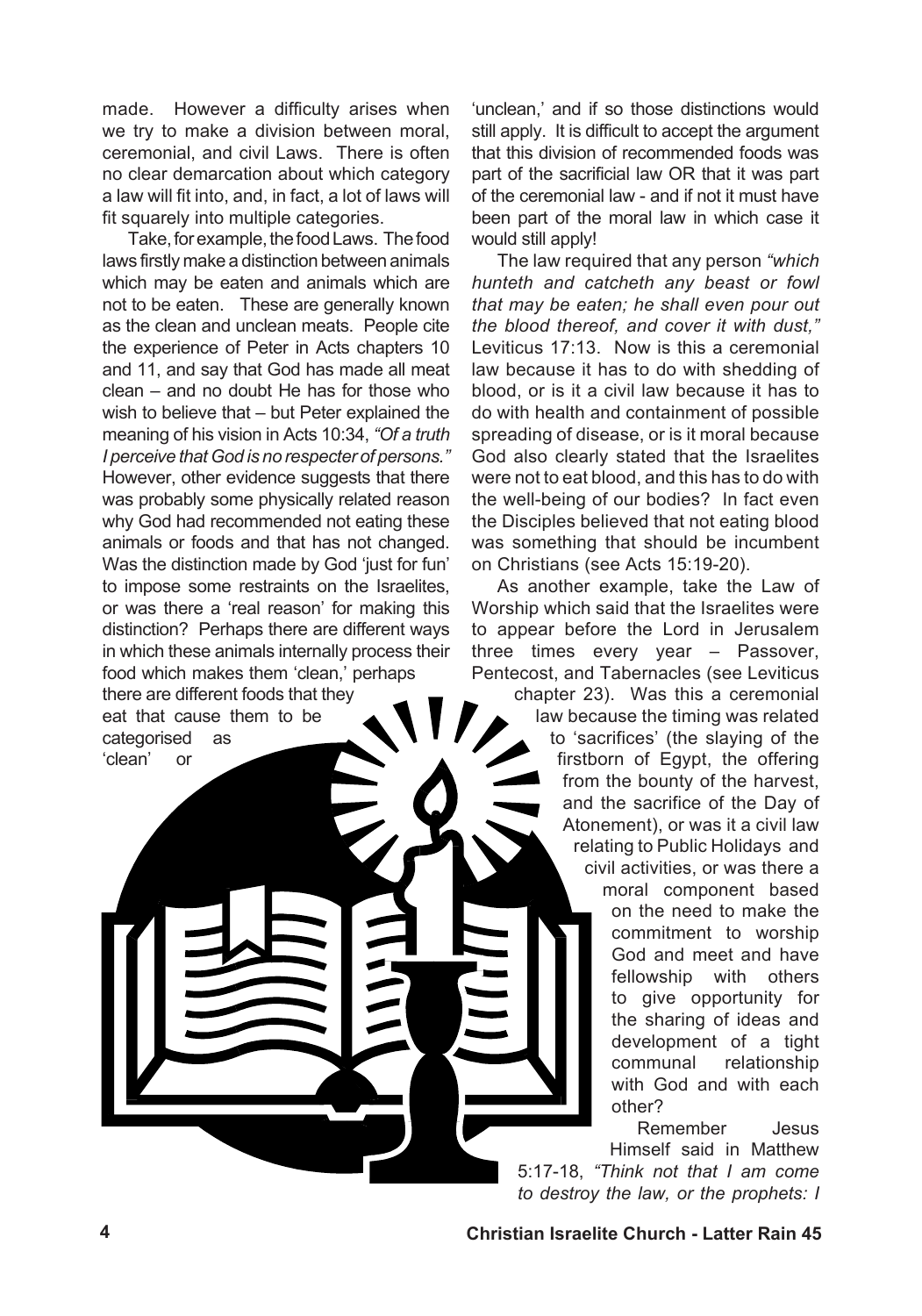*am not come to destroy, but to fulfil."* It is true that He fulfilled the ceremonial laws, and all aspects to do with sacrifice and the associated process of worship, but the question is how do we clarify which laws this referred to? The others should still remain as instructions from God for us to follow.

It is also noteworthy that when Jesus gave the 'New Commandment' (John 13:34), He was really quoting the Old Testament (Leviticus 19:18) - this is perhaps why John said in 1st John 2:7-8, *"Brethren, I write no new commandment unto you, but an old commandment which ye had from the beginning. The old commandment is the word which ye have heard from the beginning. Again, a new commandment I write unto you, which thing is true in him and in you: because the darkness is past, and the true light now shineth."*

It should be kept in mind that God gave the Law to Israel to show a lifestyle that would set them apart from others (Exodus 19:5). Moses had said that in the keeping of these laws there would be life (Romans 10:5). We believe that the Laws set out a lifestyle that supports physical longevity as well as spiritual. The ultimate hope set before Israel was that they would live (physically) and not die (Deuteronomy 30:19).

However, Peter described the Law as being *"a yoke...which neither our fathers or we were able to bear,"* Acts 15:10.

With the coming of Jesus came also the hope of the resurrection - *"...though he were dead, yet shall he live,"* John 11:25. This was a spiritual hope - not related to the hope of physical life without death. To receive this hope there was need for faith – something belonging to the non-physical realm – as opposed to obedience to a set of physical laws. So for those seeking the glory of the resurrection there is no need to keep the Laws, but for those seeking for physical immortality there is still a requirement to follow the physical lifestyle set out in the Laws of the Old Testament.

With regards the sacrificial laws, these were a type of Jesus' sacrifice and were fulfilled in Him. As Paul said in Hebrews

10:3-4, *"But in those sacrifices there is a remembrance again made of sins every year. For it is not possible that the blood of bulls and of goats should take away sins."* 

It is also interesting to note that as the Old Testament progressed many of the prophets began to realise the ineffectiveness of sacrifice compared to obedience. Sacrifice was admitted because of disobedience, but obedience transcended the need for sacrifice. Take for example the words of Samuel to Saul in 1st Samuel 15:22, *"Hath the LORD as great delight in burnt offerings and sacrifices, as in obeying the voice of the LORD? Behold, to obey is better than sacrifice, and to hearken than the fat of rams."* 

These words are echoed by Hosea 6:6, where God says, *"For I desired mercy, and not sacrifice; and the knowledge of God more than burnt offerings."* 

The same sentiment appears also in Proverbs 21:3, *"To do justice and judgment [is] more acceptable to the LORD than sacrifice."*

In essence if we were given power from God to be obedient the need for sacrifice would be transcended (Deuteronomy 5:29). However, whilst we may hold this goal of perfection, at present it is a condition that we may only *seek* to achieve and something we understand will be fulfilled in God's chosen people just prior to the return of Jesus Christ to this world.

So, in conclusion, whilst the Laws can be divided into those relating to the ceremony of the sacrificial requirements, those which relate to civil matters and those relating to moral laws, it is very difficult with many laws to make a clear distinction as to which category the law fits into. Whilst the categorisation of some laws is clear, it would appear that with many laws there are aspects which apply in each category. Clearly those laws or aspects of laws which relate to sacrifice were fulfilled in Jesus, but we believe that the remainder are still set there by God for our good and should be followed either directly or in a way applicable to our society today.

*"O how I love thy law! this is my meditation all the day,"* Psalm 119:97. [124]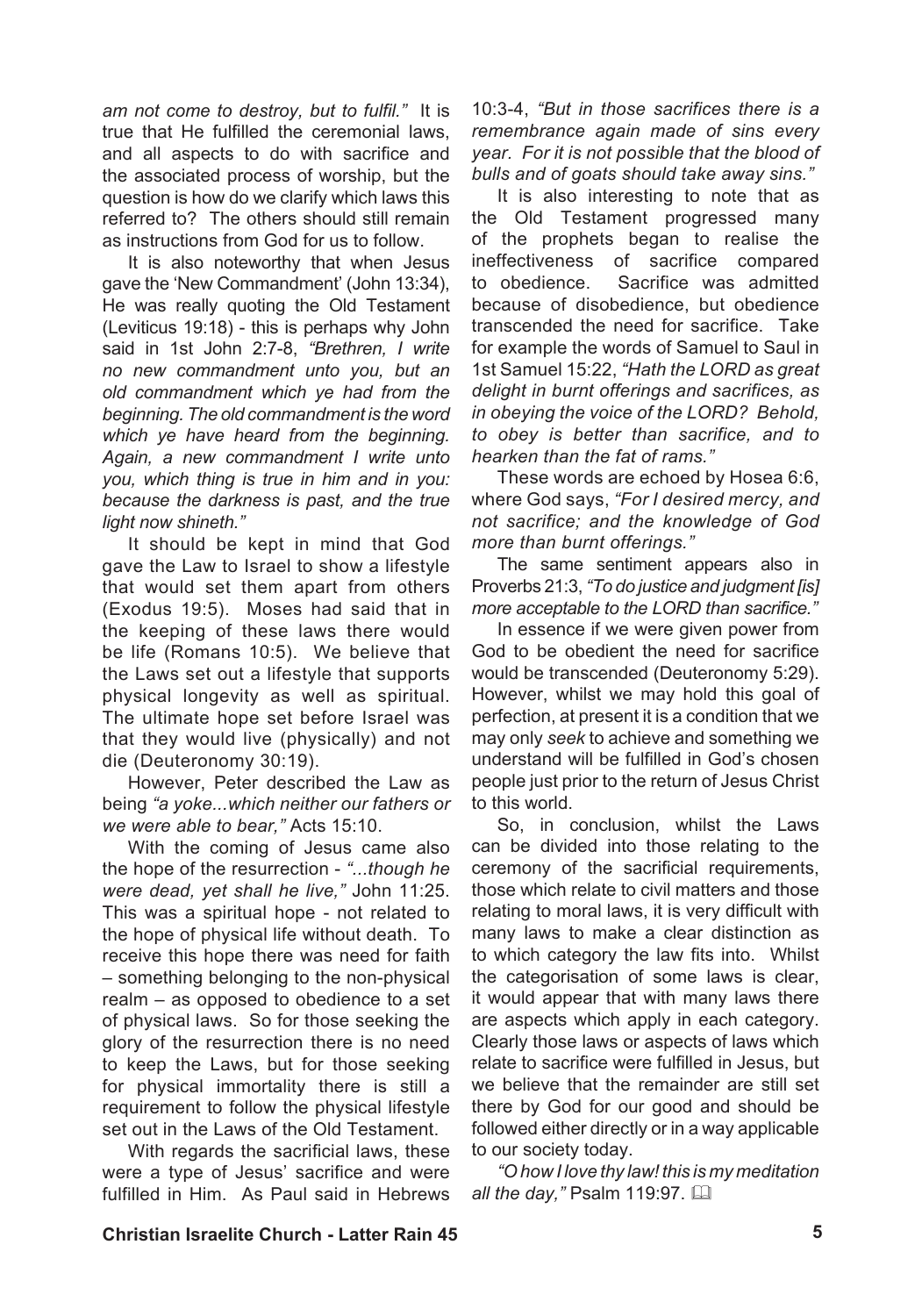## Forms of Sacrifice practiced by Israel

#### by Lynne GRAY

The most detailed list of Old Testament sacrifices is given in the book of Leviticus, which is understood to be the book that contains the priestly code. In the book of Leviticus we have various forms of sacrifices described to atone for various misdemeanours. Sacrifice was an essential part of worship for Israel - the presentation of something of monetary or material value to God reinforced the reality of God in Israel's relationship with and to Him. The act of the recognition of sin and the need for atonement for that sin through forms of sacrifice shows an acknowledgement that God was in control of their lives, that they needed God in their lives, and that God, at times, intervened in powerful ways in the life of Israel. The act of sacrifice is one of interaction with God and response to God – the basis of any relationship. Sacrifice, for the early Israelites was a form of worship, practiced dually with its companion, that being the feasts/festivals.

The book of Leviticus has three recurring themes that are pertinent to the study of sacrifices and feasts:

- the first major theme in the book of Leviticus is God's Presence and the reality of God's Presence being truly with His people, Israel – this reflects a holistic view of life for Israel; •
- the second theme is that God is holy – there is none other like God. As God is different, so Israel is to be different for they are the chosen people of God. Holiness, with regards Israel as detailed in Leviticus, does not mean a separateness, but rather Israel is to reflect God's holiness, and for this reason Leviticus details various ordinances regarding lifestyle issues (Leviticus chapters 11-16); and •
- the third theme of the book of Leviticus is purity and an important element in dealing with impurity was sacrifice. •

Israel's worship ofGod was exclusive and aniconic (without appeal to images) which eventuated in monotheism. The defining aspect of Israel's relationship of worship to God is the practice of the covenant as given to Israel by God through Moses – the covenant enables affirmation, maintenance, renewal, and revivification of the covenant. The covenant was an important element in the relationship between God and Israel.

Originally Israel erected sanctuaries in various places for the purpose of worship to God (by means of sacrifice, festival meals, prayers and praise), but towards the end of the seventh century the tribe of Judah worshipped God solely at the Temple in Jerusalem. Sacrifice in early biblical times was spontaneous and unregimented – look at the sacrifices that Cain and Abel offered, there is no record of any regimentation involved at this stage, but rather spontaneity – if you wanted to sacrifice and worship God you did so when and where you wanted to. Speaking generally, the laws of sacrifice developed as a means of attending to the needs of the resident deity and to dispose of material that that deity found offensive; the former concern resulted in the sacrificial system, the latter in a concern for purity.

The laws of sacrifice as given in Leviticus, presume a sacramental mentality that shows a complete faith and belief (a conviction) in the manifestation of God's presence in this world (Exodus 20:24). The sacrifices serve three important intentions for Israel:

- Sacrifice is the presentation of a gift – this thereby acknowledges God as the quintessential Giver. God has given Isarel all that they have and in response to that generosity and graciousness, Israel now gives back to God. The perfect gift 'without blemish' binds the worshipper to God. •
- The sacrifice of animals and vegetables offers the occasion for a communal •

#### **Christian Israelite Church - Latter Rain 45**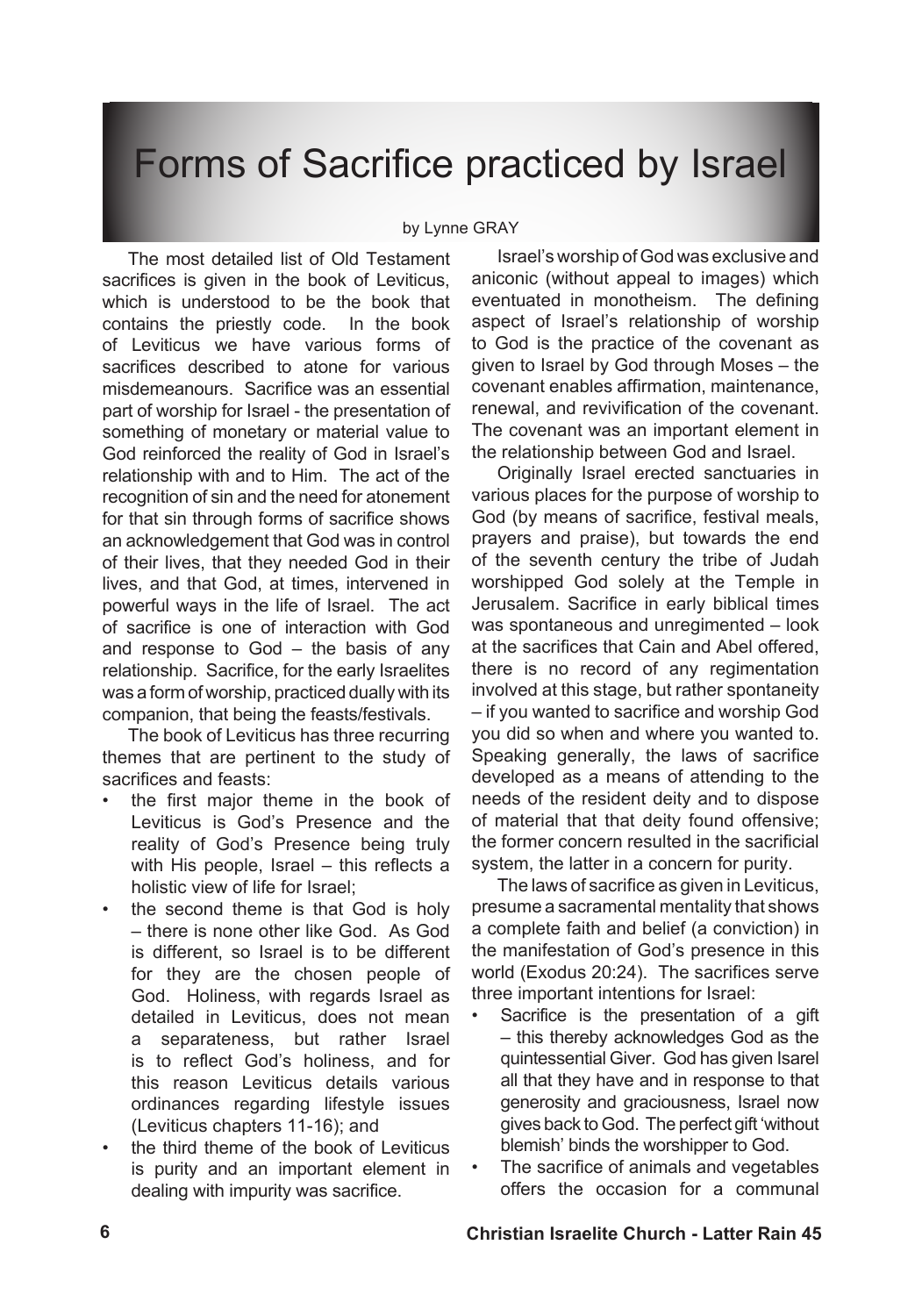meal (a feast) – this makes the sacrifice then an act of communion wherein Israel may enjoy the company of God (Exodus 24:11) and each other. The sharing of the meal shows solidarity<br>and unitedness. Even in the New Even in the New Testament the sharing of a meal is seen as the quintessential social occasion. Therefore sacrifice may be viewed as a form of communion wherein Israel may enjoy the company of God. The sharing of a meal showed unitedness amongst Israel, and envisaged for the future ongoing solidarity in the relationship between Israel and God.

Sacrifice could also be an act of expiation, such as the sin offering and guilt offering which acted as a means of purgation or purification to restore the relationship between God and the covenant-breaker. Sacrifice was a way for Israel to return to communion with God after having been disobedient or having violated holiness in some way. The gesture of sacrifice is a reaching out by Israel to atone, through a priest, to God for their sinful acts and return into communion with God.

•

•

The principal forms of sacrifice that are legislated in the book of Leviticus are:

- the **burnt** offering (Leviticus chapter 1) whereby any clean bird or animal may be offered; •
- the **meal or cereal** offering (Leviticus 2:1-16) which did not involve the sacrifice of an animal; •
- the **peace** offering (Leviticus chapter 3 and 7:11-34) wherein only certain parts of the animal are burnt and the remainder prepared and shared in a communal meal; •

the **sin** offering (Leviticus 4:1-5:13;

- 6:24-30; 8:14-17; 16:3-22) which was required when the commandments were unintentionally broken; and
- the **guilt** offering which may also be referred to as a restoration offering (Leviticus 5:14-6:7; 7:1-6). •

Note here though, that deliberate sins are excluded from the sphere of sacrifice.

This article will examine the sacrifices, how they were performed, what they attempted, and what they achieved (a separate article will look at how Jesus Christ was the fulfilment of these sacrifices for mankind in general).

**The Burnt Offering**– thiswas a voluntary sacrifice, unlike the obligatory sacrifices that come after it. Only domestic animals were to be used for sacrificial purposes, ie., from the herd or the flock as these were considered to be owned by man, whereas wild animals were owned by God. Burnt offerings could be chosen from the herd (Leviticus 1:3), the flock (Leviticus 1:10), or the birds (Leviticus 1:14) - clean and domesticated animals do not prey on other animals nor live by killing. It was desecration to offer an unclean animal at the altar of the Lord. For the burnt offering the entire offering was burnt and it was understood that the smoke and aroma from that offering would ascend as a pleasing odour to God. The burnt offering is the oldest and most common form of sacrifice, as well as the most spontaneous. If you felt moved upon to sacrifice, then you sacrificed – if man felt estranged from God then he sacrificed to atone for that estrangement. The burnt offering is the only sacrifice that required the entire animal to be burnt and only male animals without blemish (ie., perfect) could be used. Aaron and his sons formed the priesthood of Israel, and they



**Christian Israelite Church - Latter Rain 45**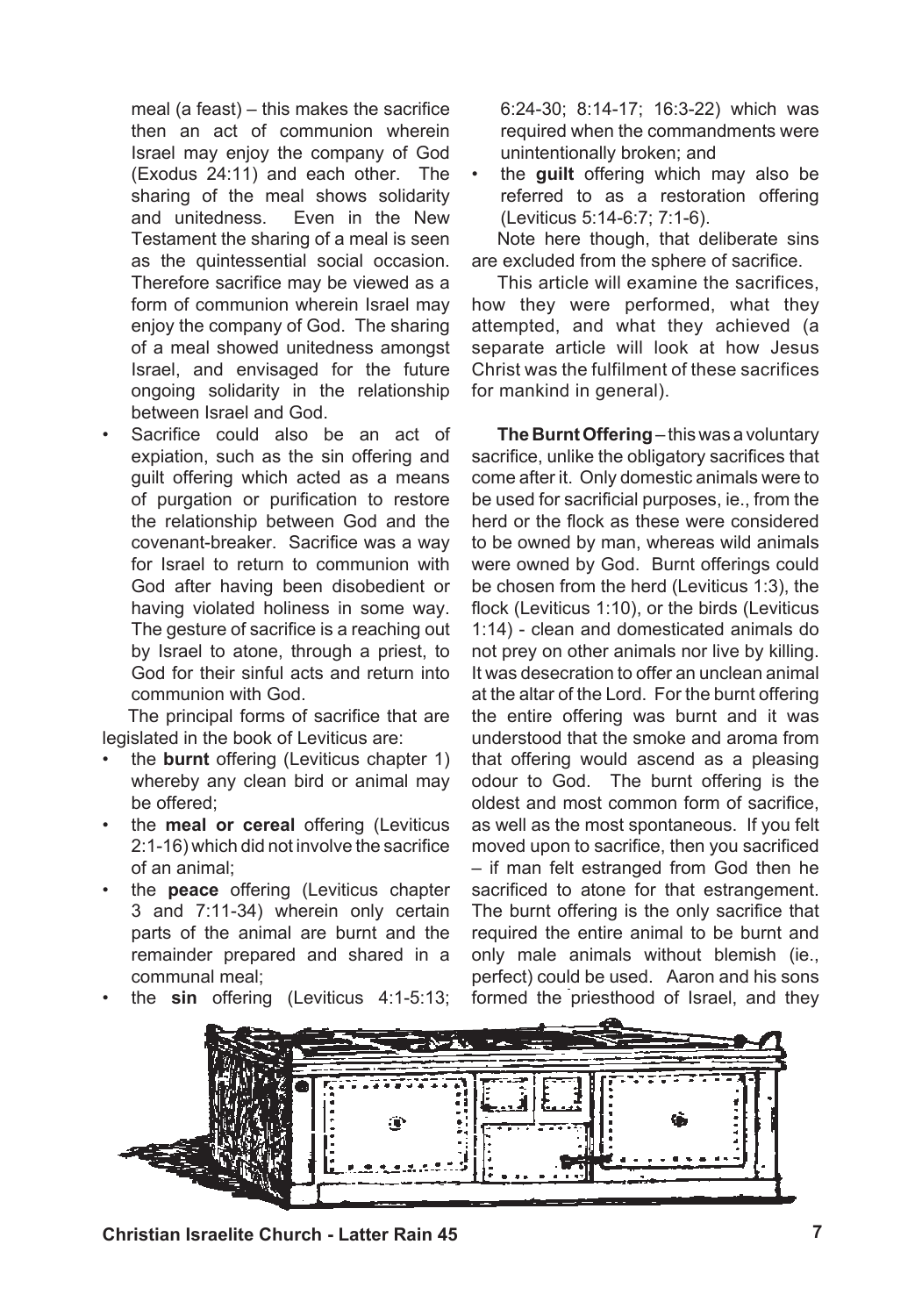were the ones who offered the sacrifices. In summary burnt offerings could be chosen from:

- the herd (Leviticus 1:3); •
- the flock (Leviticus 1:10); or •
- the birds (Leviticus 1:14). •

The intention of the burnt offering was to giveGodapleasingodour(Leviticus1:9,13,17; 2:9), and it was wholly offered to God.

**The Meal or Cereal Offering – often** an accompaniment to burnt and peace offerings. This sacrifice carries with it a propitiatory sense (to regain the favour of, to appease). With the grain offerings, choice flour was to be offered with oil and frankincense to be burnt, but only a handful of the flour and oil mixture, but all of the frankincense was to be burnt. Why frankincense? Frankincense is the emblem of devotion – *"Let my prayer be set forth before thee as incense; and the lifting up of my hands as the evening sacrifice,"* Psalm 141:2. The remainder of the flour and oil was to be given to Aaron and his sons for their personal use (Leviticus 2:1). The formula for all of the grain offerings - the baked grain offering was made unleavened and spread with oil. The priest would remove a token portion and burn it on the altar, with the remainder being for Aaron and his sons. There was to be no leaven included in the ingredients of a grain offering as you must

not turn leaven or honey into smoke as an offering by fire (Leviticus 2:11). Honey and leaven may be brought to the altar as an offering of choice products but it is not to be offered on the altar as a 'pleasing odour.' With all offerings, salt was to be offered also - salt represents the covenant God made with Israel (Leviticus 2:13) and amongst most ancient peoples it was a sign of friendship to eat salt together. There was also a grain offering of firstfruits which was new grain from fresh ears, parched with fire – to this was added oil and frankincense, and again a token portion of the grain and oil was burnt with all the frankincense, and the remainder was for Aaron and his sons. This was shared between the Priest and God, representing a bridge between God and mankind.

**The Peace Offering** (also known as the sacrifice of well being) – by itself it was considered an expiatory offering (reconciliation and atonement) and when associated with the cereal offering it was considered a rite of propitiation and reconciliation. The offering for this sacrifice must be a male or female without blemish and may be taken from either the herd or the flock. There were specific parts of the anatomy of these animals that were to be burnt:

the herd - the fat that covers the entrails,

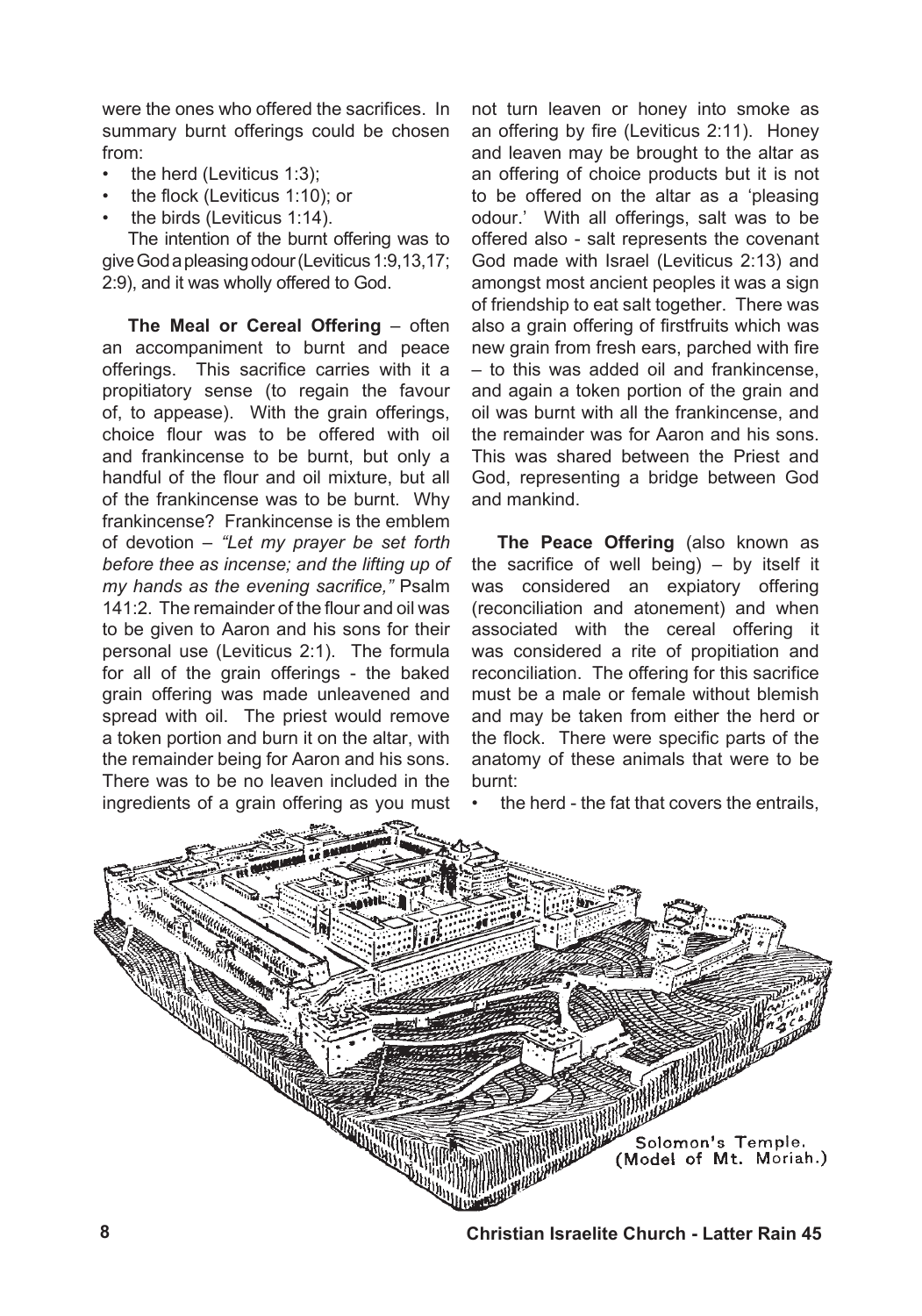the fat around the entrails, the kidneys, the liver;

- the flock the whole broad tail, the fat that covers the entrails, the fat around the entrails, the two kidneys and their fat, the appendage of the liver; and for the goat - the fat •
- covering the entrails, the fat around the entrails, the 2 kidneys and the appendage of the liver. •

What was left was for Aaron and his sons. In Leviticus 3:16 we have a perpetual statute stated that Israel must **not eat any fat or any blood** – all fat is the Lord's. This sacrifice provided food for the Priest, God's human representative.

**The Sin Offering** – The type of animal offered depends upon the status of the person making the offering. This offering was similar to the guilt offering in that it covered some form of ceremonial defilement and it applied to deception or misappropriation (Leviticus 6:1) and seduction (Leviticus 19:20). It could be said that this offering refers to offenses against God, where the guilt offering is referring to offenses against mankind within their social environment. This sacrifice was for atonement, but could not be offered before honouring God and respecting His mediator.

The Sin offering also included the Sacrifice of Unintentional Sin for Israel in general, and for this sacrifice the same parts of the offering are burnt as with the Peace Offering but with extras: the skin, all its flesh, its head, legs, entrails and dung. The offering was to be carried to a clean place outside the camp to the ash heap and burnt on a wood fire (Leviticus 4:10-12). The offering was on behalf of the whole congregation of Israel. For the Sacrifice of Unintentional Sin a priest must offer on behalf of the people a bull of the herd without blemish as a sin offering. This Sacrifice serves 3 different purposes of atonement for unintentional sin:

- for Israel in general; •
- for a ruler or king; or •
- for ordinary individuals. •

The elders of Israel slaughtered the bull

for the offering. If the sacrifice is being made for atonement for Unintentional sin of a ruler or king, the priest again acts as mediator between God and the ruler/king, and a male goat is offered without blemish. It is interesting to note that the act of forgiveness is never questioned - with the act of sacrifice Israel is assured that they are forgiven, no question (Leviticus 4:26). Note also that on both occasions (for Israel generally and for rulers or kings) the offering is to be a male bull or goat.

There is one last category of offerings for Unintentional Sin and that is the offering given to the priest by ordinary individuals. In this case the offering is to be a female goat or a female sheep, without blemish, and the priest makes atonement on the person's behalf with this Unintentional Sin offering. The concept of 'Unintentional Sin' and what this covers is interesting - unintentional sin covers, for example, misdemeanours such as:

- touching an unclean thing in ignorance (Leviticus 5:2); •
- touching human uncleanness in ignorance (Leviticus 5:3); •
- uttering aloud a rash oath for a bad or good purpose in ignorance (Leviticus 5:4). •

For an individual to atone for any of these types of sins the penalty was a female to be taken from the flock (either a sheep or a goat). For those less fortunate, and not as well off as other members of Israel, the facility was made that their offering may be of lesser monetary value, but no less sacrificial value, by being 2 turtledoves or 2 pigeons – 2 because 1 was to be a sin offering and the other a burnt offering. For those who couldn't afford turtledoves or pigeons, the sin offering could be made up of one tenth of an ephah of flour with no oil or frankincense – so no matter how poor you were you could still give a sin offering for atonement. The priest, as stated earlier, would burn a token offering and the remainder was for the consumption of the priesthood. This way, the priesthood who had no income, land for cultivation, crops, or any way of providing themselves with an income, were kept by the community as far as food and clothing went, but this also acknowledged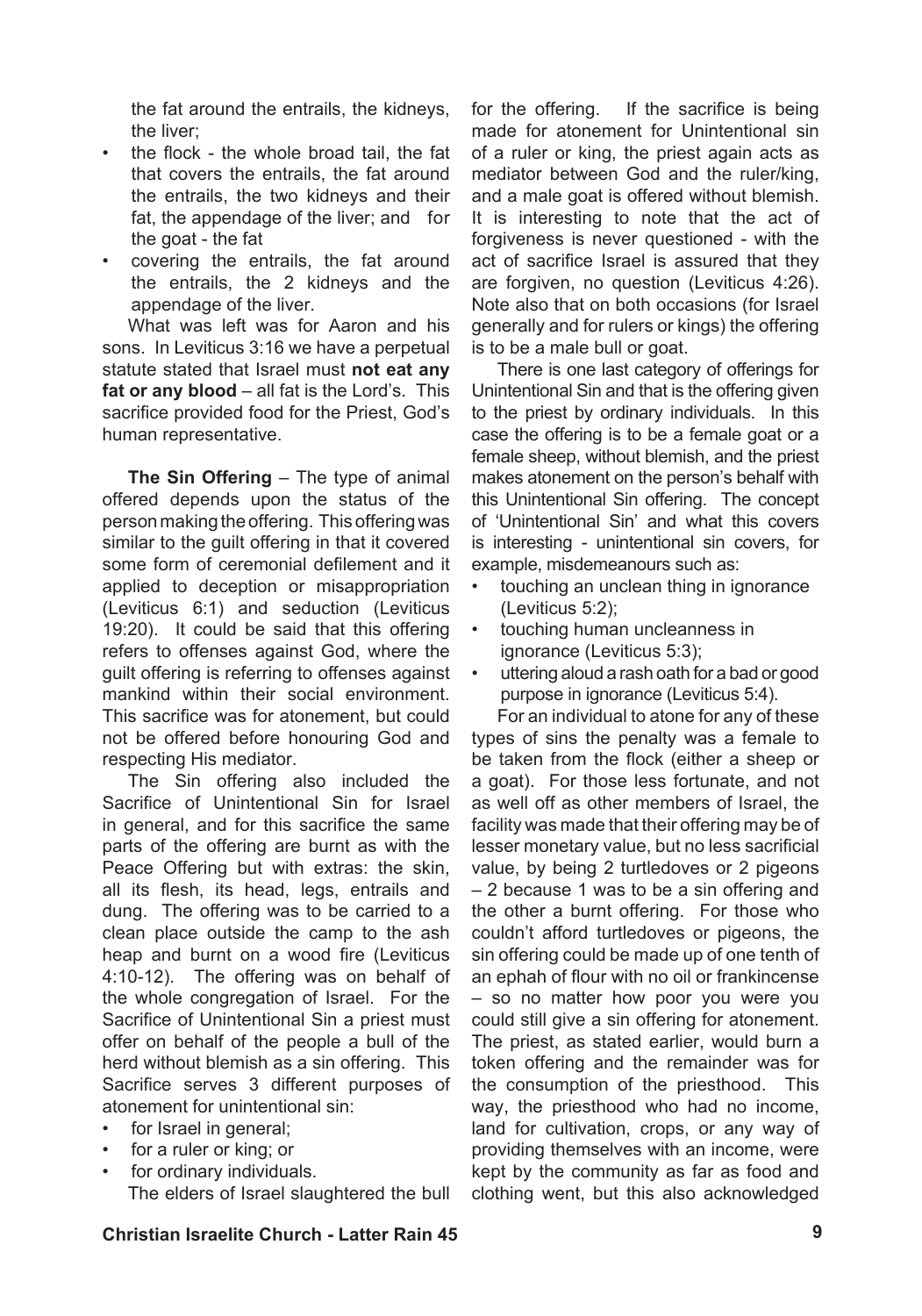that the priests were vital mediators in the relationship between Israel and God.

**The Guilt Offering** - This is the only offering that includes deliberate moral offenses among the actions it seeks to remedy, eg., fraud and robbery. Reparation must be made, plus twenty per cent, to the victim, and then a ram or lamb is sacrificed with the flesh being eaten by the priests (Leviticus 7:6). It also covered sacrifices given for the purification of a woman after childbirth (Leviticus 12:1) and this is the sacrifice reported by Luke (Luke 2:22-24) that Mary took two turtle doves to the temple for sacrificial purposes.

There were some items that were never to be burnt upon the altar: **leaven** because it was considered as a symbol of fermentation and corruption and **honey** because heathen cults considered it the favourite food of their gods. The Israelites' believing that this prohibition freed the mind of the Israelite of the notion that the sacrifice was food for God, but rather it was just a pleasing odour. Also there were some items that were never to be devoured by man – both the blood of the sacrifice and the fat of the sacrifice.

Provision in the sacrificial laws was made for income – the wealthy of Israel could afford bullocks, rams, etc., but the poorer of Israel were allowed to purchase turtle-doves. Interestingly the dove is one of the few birds that when attacked does not fight back. This is why it is so popular as a metaphor and analogy for the early Christian church, and why this bird is associated with peace. God is not interested in the cost of the sacrifice, but rather the spirit in which that sacrifice is given. In fact the passivity of the class of animals that were allowed for sacrifice shows a meekness and lack of aggression similar to the dove (sheep, lambs, goats, etc) – the clean animals are all non-aggressive beasts and are herbivorous.

In summary:

The **Burnt Offering** was an expression • of the individual's surrender to the will of God – Jesus was the fulfilment of this sacrifice as He surrendered completely to the will of His Father;<br>The **Meal Offering** 

- The **Meal Offering** typified the consecration of man's work to the service of God – Jesus was the fulfilment of this sacrifice as He left us an example of how to live a God focussed life and how to live in a community with God as the focus; •
- The **Peace Offering** was a display of gratitude for God's mercy and bounty to Israel – Jesus was the fulfilment of this sacrifice as He surrendered completely for all of mankind to show God how grateful mankind was to the Creator, and to bring them back into a 'right' relationship with God; •
- The **Sin Offering** and Guilt Offerings were offerings made to display guilt and sorrow at having deviated from God's path, with the offering showing the firm resolve of the person sacrificing to be reconciled to God (repentance) – Jesus was the fulfilment of this sacrifice as through His death, the sins of all are forgiven. •

There is another form of legislated sacrifice that is not recorded in Leviticus, but rather it is in the Book of Numbers chapter 19 – the sacrifice of the 'Red Heifer'. This sacrifice was a purification sacrifice providing, with the products of the sacrifice, the materials by which a person could remove defilement resulting from contact with the dead. The red heifer was one of the few female animals that the Law commanded to be sacrificed. The water of purification that was used in the red heifer sacrifice had very special qualities. The water of purification solution contained ashes from the red heifer which was combined with cedar, hyssop and scarlet thread. Hyssop oil is an effective antiseptic and antibacterial agent and cedar oil came from a kind of juniper tree native to Israel and Sinai, that when applied would irritate the skin and encourage the person to rub the solution in. Considering that the red heifer sacrifice was a purification ceremony to cleanse someone who had become defiled by touching a dead body, here we have a form of hygiene associated with the cleansing of that defilement -

### **10 Christian Israelite Church - Latter Rain 45**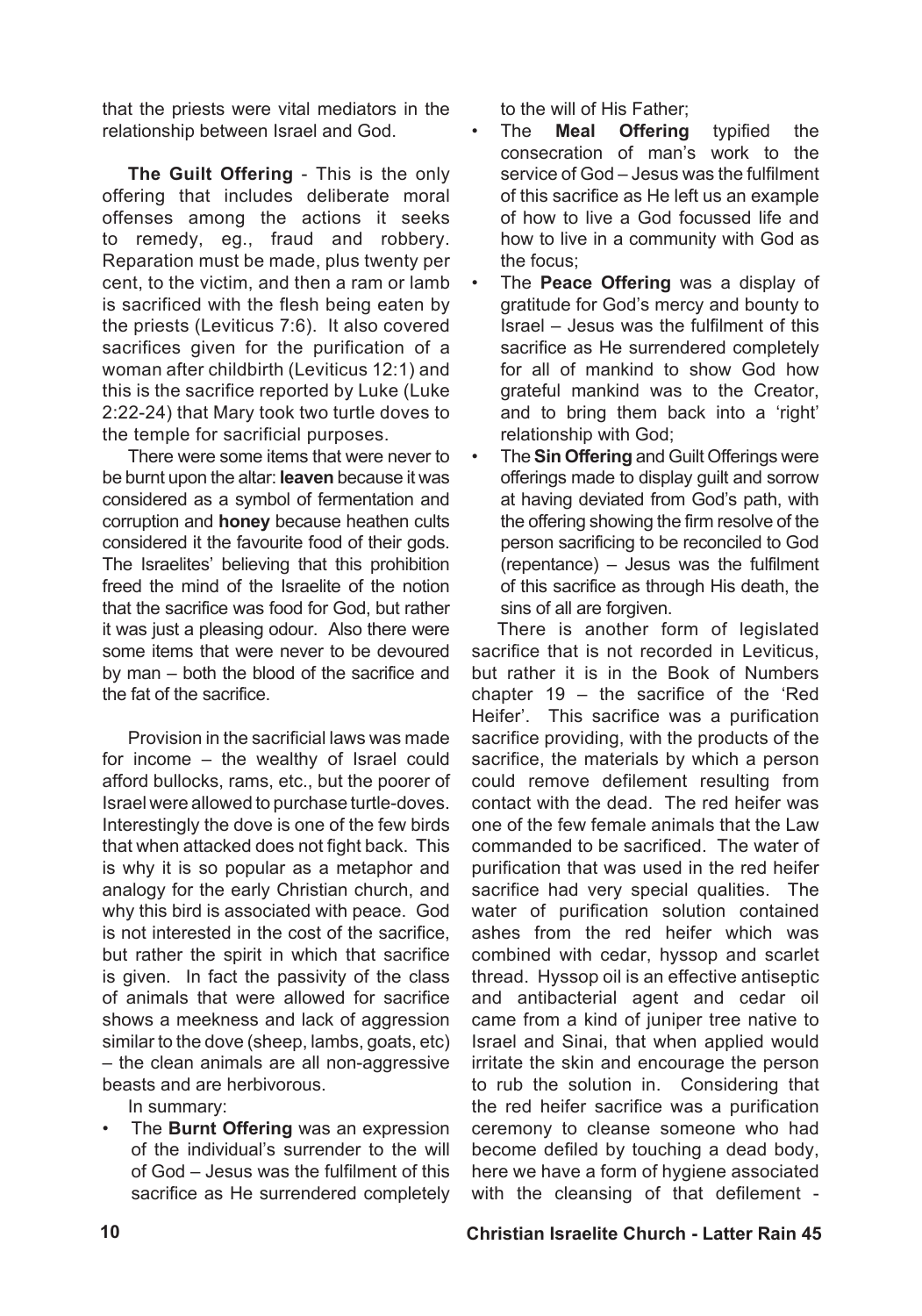antibacterial and antiseptic herbs that will definitely cleanse any physical impurity, ie., disinfecting. This sacrifice symbolically points to Jesus Christ – He is the one who cleanses us of our sins. In the red heifer sacrifice the High Priest was unclean until evening. The red heifer was sacrificed outside the camp, just as Jesus was sacrificed outside of the city of Jerusalem.

Finally, on the Day of Atonement, the Israelites had the ceremony of the release of the 'scapegoat' (Leviticus 16), wherein two male goats were chosen from the flock, and after Aaron cast lots, one goat was sacrificed as a sin offering for atonement of the people, the second goat was known as the scapegoat. Aaron laid both hands upon the live goat and confessed over the goat all the sins of the children of Israel. These sins were placed on the head of the goat and the goat was then released into the wilderness so it could not wander back. It became common practice within Judaism to tie a red strip of cloth (representing the sins of the people and the blood of atonement) to the scapegoat. The Talmuds record that the red strip would eventually turn white, showing God's acceptance of the offering. *"Come now, and let us reason together, saith the Lord: though your sins be as scarlet, they shall be as white as snow; though they be red like crimson, they shall be as wool,"* Isaiah 1:18.

Jesus was the final sin offering and scapegoat, for all mankind. Amazingly the Talmuds verify this, for after the crucifixion of Jesus, God no longer accepted the sin offering and the scapegoat: "Forty years before the Temple was destroyed (30 A.D.) the chosen lot was not picked with the right hand, nor did the crimson stripe turn white, nor did the westernmost light burn; and the doors of the Temple's Holy Place swung open by themselves, until Rabbi Yochanon ben Zakkai spoke saying: 'O most Holy Place, why have you become disturbed? I know full well that your destiny will be destruction, for the prophet Zechariah ben Iddo has already spoken regarding you saying: *'Open thy* 

*doors, O Lebanon, that the fire may devour the cedars,'* Zechariah. 11:1," [Talmud Bavli, Yoma 39b].

*"But Christ being come an high priest of good things to come...neither by the blood of goats and calves, but by his own blood he entered in once into the holy place, having obtained eternal redemption for us...and almost all things are by the law purged with blood; and without shedding of blood is no remission...So Christ was once offered to bear the sins of many; and unto them that look for him shall he appear the second time without sin unto salvation...For it is not possible that the blood of bulls and of goats should take away sins...By the which will we are sanctified through the offering of the body of Jesus Christ once for all...this man, after he had offered one sacrifice for sins for ever, sat down on the right hand of God... For by one offering he hath perfected for ever them that are sanctified...saith the Lord, I will put my laws into their hearts, and in their minds will I write them; and their sins and iniquities will I remember no more. Now where remission of these is, there is no more offering for sin,"* Hebrews 9:11,12,22,28; 10:4,10,12,14,16,17. The words to Christian Israelite Hymn No. 69 tell the story:

**Thou the great Redeemer died The curse for to remove, Thou for sin wast crucified, That all may know Thy love; Thou thine Isre'l wilt redeem, And cast the great accuser down; Then will songs of holy theme Make heav'n and earth resound.**

- **Thou the Lamb who once was slain To bring redemption in,**
- **On this earth Thou here wilt reign, And make an end of sin: Prove the justice of Thy cause, Thy full dominion to extend;**
- **O'er the earth proclaim Thy laws,** And make all nations bend.

### **Christian Israelite Church - Latter Rain 45 11**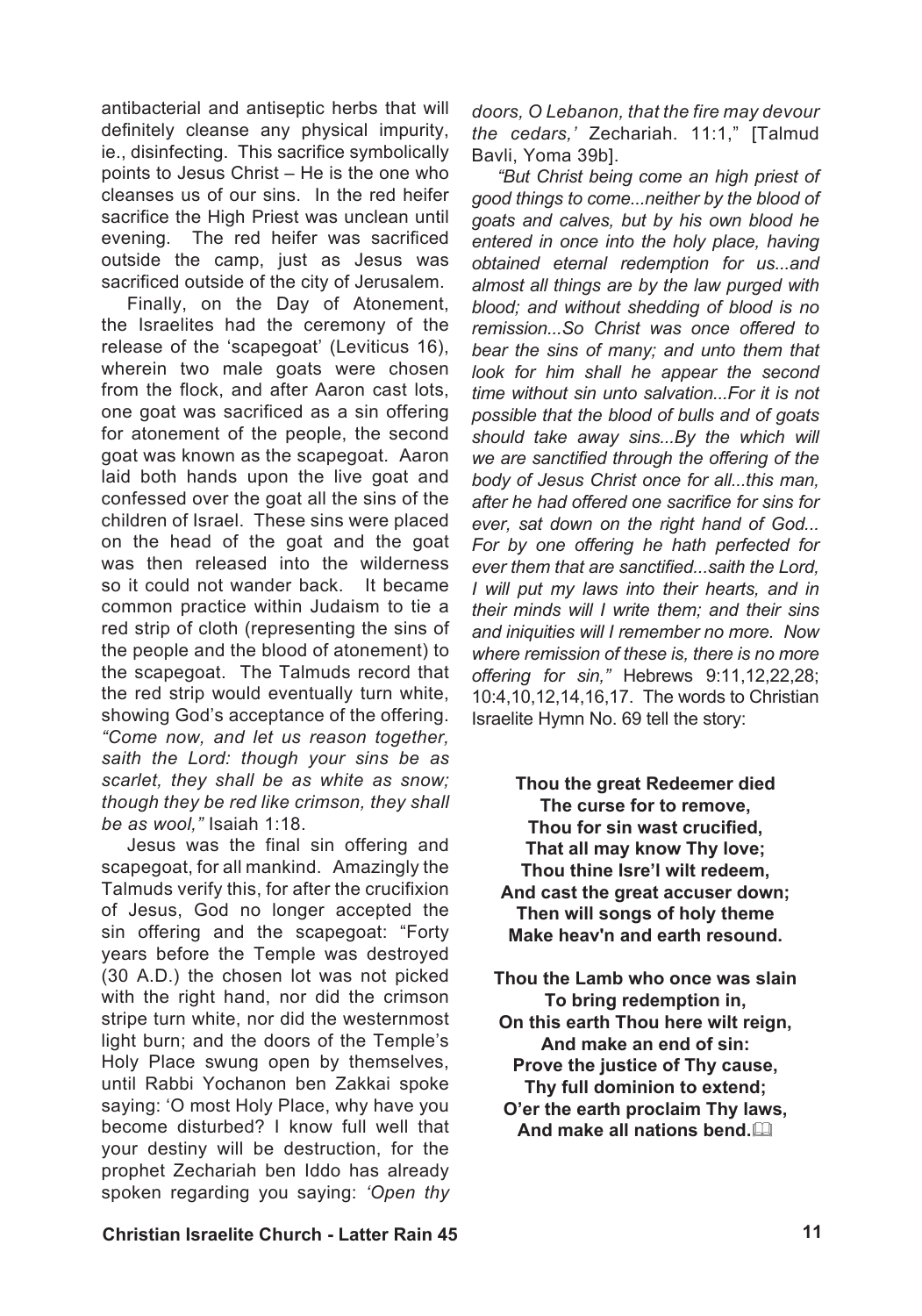## Jesus Christ Foreshadowed in the Sacrifices of Israel

### by Kerion FELLOWES

The sacrifice of Jesus Christ for the<br>atonement of the sins of all mankind is the pivotal event for the entire theological basis of Christianity. This was not an event which was random and without precedent.

The Old Testament clearly demonstrates that the sacrificial laws and rituals of the Israel of God were precursors to the ultimate sacrifice of Jesus Christ.

The earliest sacrifices in the Bible are recorded in Genesis 4:3,4 with the sacrifice given by Cain and Abel.

*"And in process of time it came to pass, that Cain brought of the fruit of the ground an offering unto the Lord. And Abel, he also brought of the firstlings of his flock and of the fat thereof. And the Lord had respect unto Abel and to his offering."*

Examination of the Old Testament illustrates a progression in the degree to which the atoning effect of the sacrifices covered an ever increasing number of people:

in Genesis Abel offered a lamb to the Lord as a sacrifice for himself – one lamb for one man; •

of Israel were in Egypt, Moses instructed that every family had to offer a lamb as a sacrifice to the Lord; one lamb for one household – one lamb for one family/ household, this also included servants, etc., (Exodus 12:3); and,

in the New Testament one sacrifice was made all encompassing as John the Baptist proclaimed *"Behold the Lamb of God, that taketh away the sin of the world,"* John 1:29 – one lamb for the whole world. •

When Jesus came, it was God who substituted His own provision, a Lamb for the people. A precursor to this substitution was seen in Abraham's sacrifice of the lamb caught in the briars (Genesis chapter 22) to be offered instead of his only son Isaac. The Lord, who had asked Abraham for the sacrifice, provided the lamb in the place of Isaac. God, through Jesus Christ, provided His own Lamb for the sin sacrifice.

The Lamb of God is dramatically revealed in Exodus chapters 12 and 13, with the Jewish Feast of the Passover. This event and feast is the most compelling precursor of the coming of the Lamb of God - Jesus Christ - and His role as the ultimate



**sacrifice for all** of mankind's sins. The P a s s o v e r Feast occurs each year on the 14th day of the Jewish month of Nisan. It is eaten in remembrance of the Lord *"passing over"*  the houses of the Israelites who

**12 Christian Israelite Church - Latter Rain 45**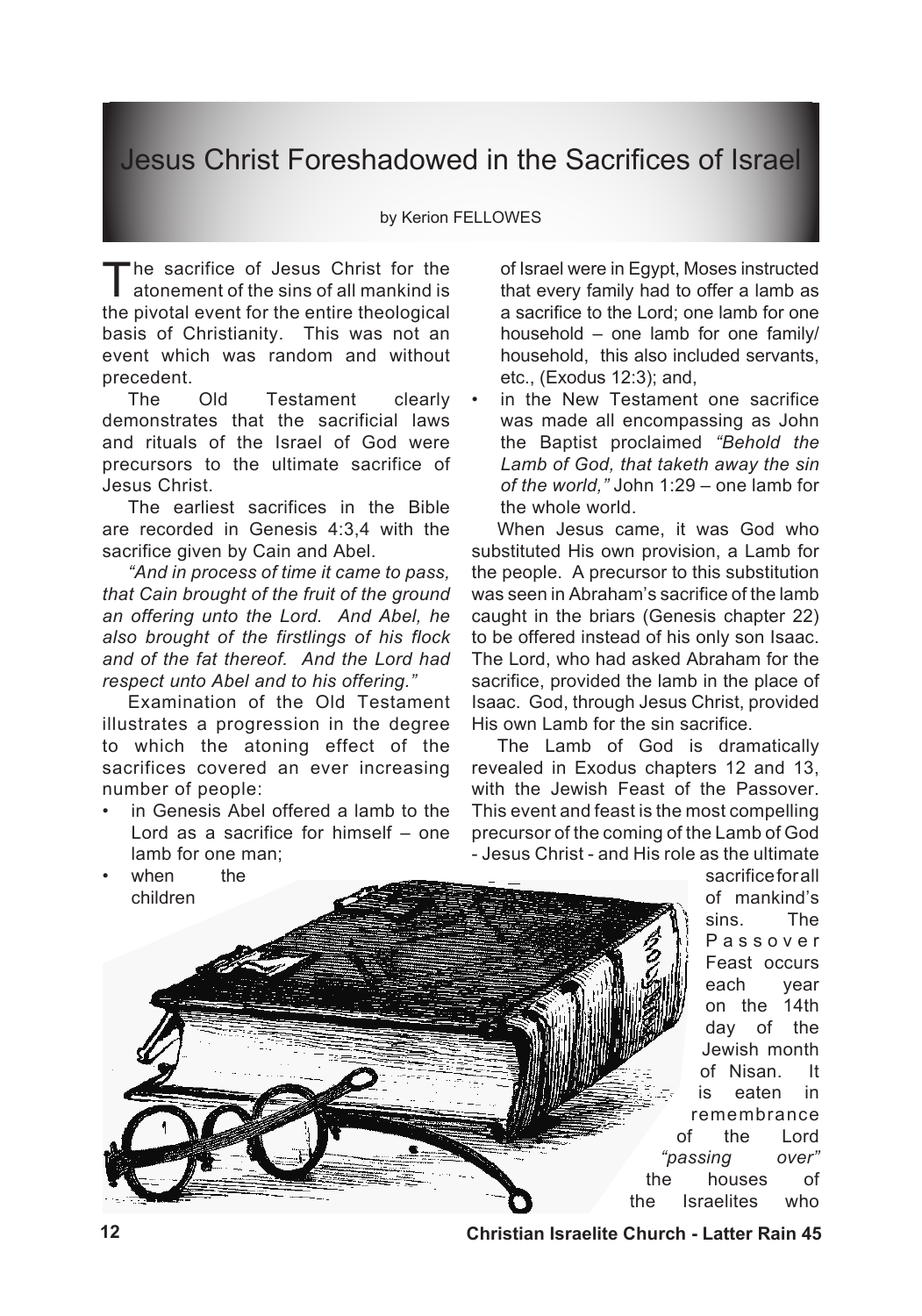had sacrificed the Passover Lamb and sprinkled its blood on their wooden doorposts and mantles in accordance with the instructions of the Lord through Moses. The angel of death visited those who had not sprinkled the blood of the lamb and was the final of ten plagues sent by God to redeem His people from slavery in Egypt.

There are many different ways in which the sacrifices before Jesus Christ were types and shadows of the greatest and final sacrifice.

First, just as happened to Jesus, the sacrificial animal was chosen and anointed by the laying on of hands. The Hebrew title *'Messiah'* and the Greek title *'Christos'* both mean *'the Anointed One.'*

Second, the sacrifice had to be clean and worthy. The Gospels detail the baptism of Jesus by John the Baptist at the River Jordan. John foretold the coming of the Saviour when he informed the gathered crowds that he only baptised with water but that soon he would be followed by one who baptised with the Holy Ghost (Luke 3:16). Not only was Jesus thoroughly washed in order to be an acceptable sacrifice to the Lord but He was then anointed by the Holy Ghost (Luke 3:22; 4:1; Matthew 3:16). *"And Jesus, when he was baptized, went up straightway out of the water: and, lo, the heavens were opened unto him, and he saw the Spirit of God descending like a dove, and lighting upon him: and lo a voice from heaven, saying, This is my beloved Son, In whom I am well pleased,"* Matthew 3:16, 17.

Third, the sacrifice had to be without blemish - totally free from all physical flaws, complete, whole, and perfect. *"But with the precious blood of Christ, as of a lamb without blemish and without spot: who verily was foreordained before the foundation of the world, but was manifest in these last times for you,"* 1st Peter 1:19, 20. The miraculous conception of Jesus through the power of the the Holy Ghost coming upon Mary and the Power of the Highest overshadowing Mary, ensured that Jesus was born without any inherited sin or physical imperfections. Jesus was wholly

consecrated unto the Lord as demonstrated by the fact He fulfilled all of the Mosaic law by being presented to the Lord as a child and then redeemed by His parents by being circumcised according to the law. The focus of Jesus' life was towards God from a very early age - remember when Jesus was found at the Temple when he was a child?

Fourth, the chosen sacrifice was to have its life's blood spilt. This happened when Jesus was on the cross and the soldier pierced his side with a spear.

Fifth, the sacrifice had to be domesticated; that is, not wild but tame and of help to man (see Leviticus 1:2–3, 10; 22:21). Jesus was led as a lamb to the slaughter.

Sixth, from the original sacrifices performed at the time of Adam in Genesis through to the most common form of sacrifice in the law of Moses, the animal had to be the firstborn and were generally male (Exodus 12:5; Leviticus 1:3; 22:18–25).

Seven, the sacrifice of grain had to be ground into flour and made into breadstuffs to feed the priests. This condition of the sacrificial laws reminds us that Jesus was called 'the bread of life' (John 6:48), and gives us 'food to eat.'

Eighth, the first-fruits that were offered remind us that Christ was the first fruits of the Resurrection. *"And from Jesus Christ, who is the faithful witness, and the first begotten of the dead, and the prince of the kings of the earth. Unto him that loved us, and washed us from our sins in his own blood,"* Revelation 1:5.

Exodus and Leviticus describe in great detail the construction of a tabernacle (later, the temple) and the sacrifices required to atone for sin. *"...without shedding of blood is no remission,"* we are reminded in Hebrews 9:22.

But the New Testament describes how Jesus, as *"the Lamb of God, which taketh away the sin of the world," John 1:29, poured out his blood* for the forgiveness of sins (Matthew 26:28), once for all and for all time (Hebrews 10:10). *"And they* 

**Christian Israelite Church - Latter Rain 45 13**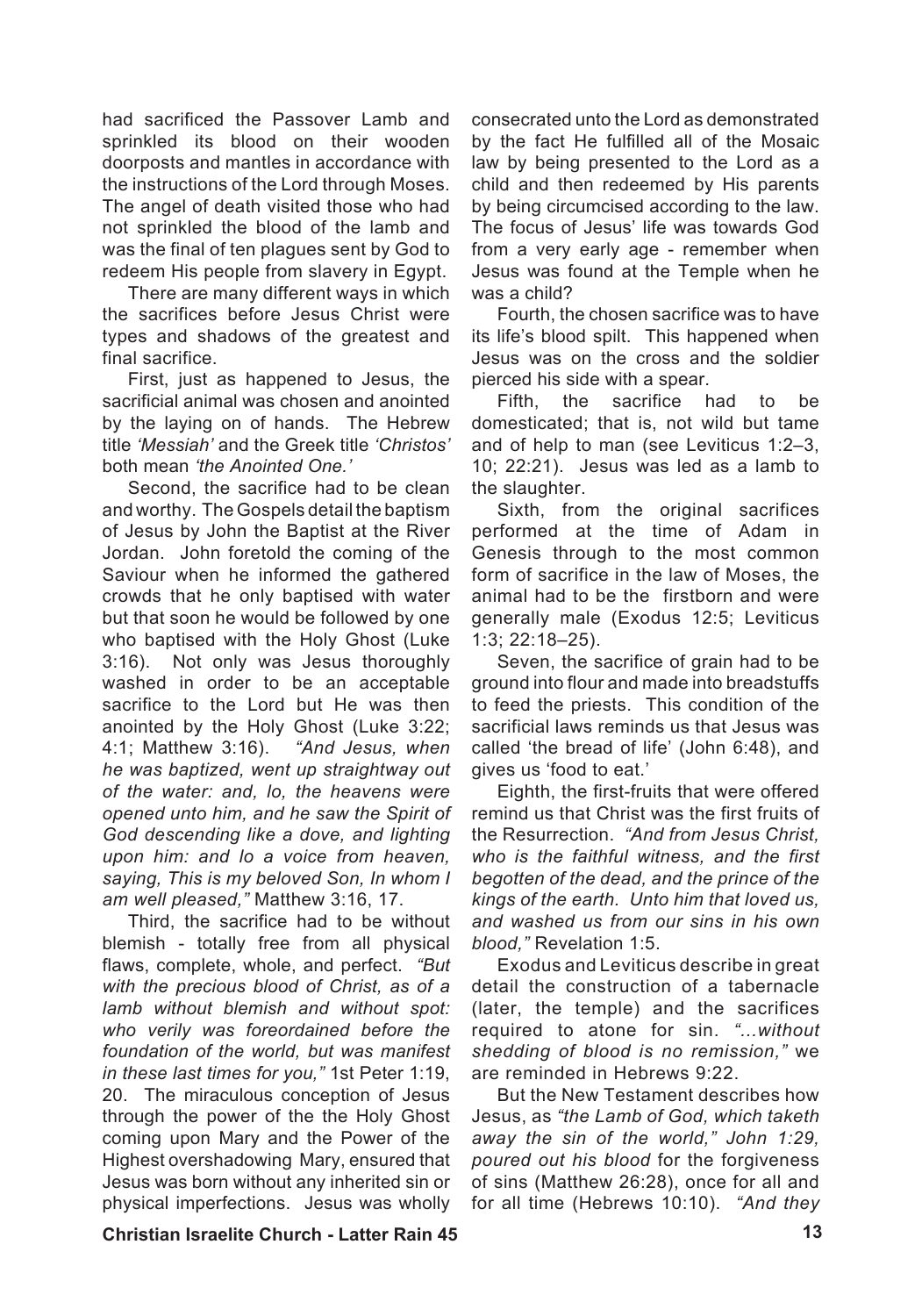*sung a new song, saying, Thou art worthy to take the book, and to open the seals thereof: for thou wast slain, and hast redeemed us to God by thy blood out of every kindred, and tongue, and people, and nation,"* Revelation 5:9.

The Letter to the Hebrews explains how Jesus is the fulfilment of the Law. In himself, Jesus Christ fulfilled the sacrificial laws that Israel had been instructed to keep through the ages.

*"Now when these things were thus ordained, the priests went always into the first tabernacle, accomplishing the service of God. But into the second went the high priest alone once every year, not without blood, which he offered for himself, and for the errors of the people: the Holy Ghost this signifying, that the way into the holiest of all was not yet made manifest, while as the first tabernacle was yet standing: which was a figure for the time then present, in which were offered both gifts and sacrifices, that could not make him that did the service perfect, as pertaining to the conscience,"* Hebrews 9:6-9.

Hebrews 9:12, *"Neither by the blood of goats and calves, but by his own blood he entered in once into the holy place, having obtained eternal redemption for us."* 

Just as Jesus fulfilled God's moral laws in His perfect life, He fulfilled God's ceremonial law in His sacrificial death! It is only through the sacrifice of Jesus Christ and the shedding of the blood on the Cross that we can truly be found worthy to enter in to the presence of the Lord our God!

*"And as Moses lifted up the serpent in the wilderness, even so must the Son of man be lifted up: that whosoever believeth in him should not perish, but have eternal life. For God so loved the world, that he gave his only begotten Son, that whosoever believeth in him should not perish, but have everlasting life,"* John 3:14-16. &

## Hymn No. 120

(2nd Esdras 13:5, 8, 10-12, 27, 35, 39-40; 2:42-43)

When Isr'el's tribes with Baal did stray, And from God's law depart; For them, Elijah, he did pray That God might turn their heart.

But Malachi, of later date, The Messenger proclaim'd, With the new Cov'nant for to go, As by that prophet named.

To this standard they here did flow, As mov'd by holy fire; In all their zeal and love to show, They did that truth desire.

From the fiery test of this law, The truth it was despis'd: That great multitude here below Against that truth did rise.

In their anger they did desire That Man of God to slay; Until by streams of purging fire, They all did melt away.

Upon that mountain, great and high, That Messenger appear'd; To Him the tribes did all draw nigh, The words of peace they heard.

Then all that multitude of strife Did vanish from the earth; Not worthy to obtain that life Which brings immortal birth.

At last was found a peaceful throng, Seal'd in the law of love; And all the themes of holy song Ascend to God above.

They, by that great, Anointed Son, Are crown'd with life and light; And then with Him they are made one, In all His glory bright.

From that throne on high, the Spirit Of all truth is come down; For all Isr'el to inherit That bright, immortal crown.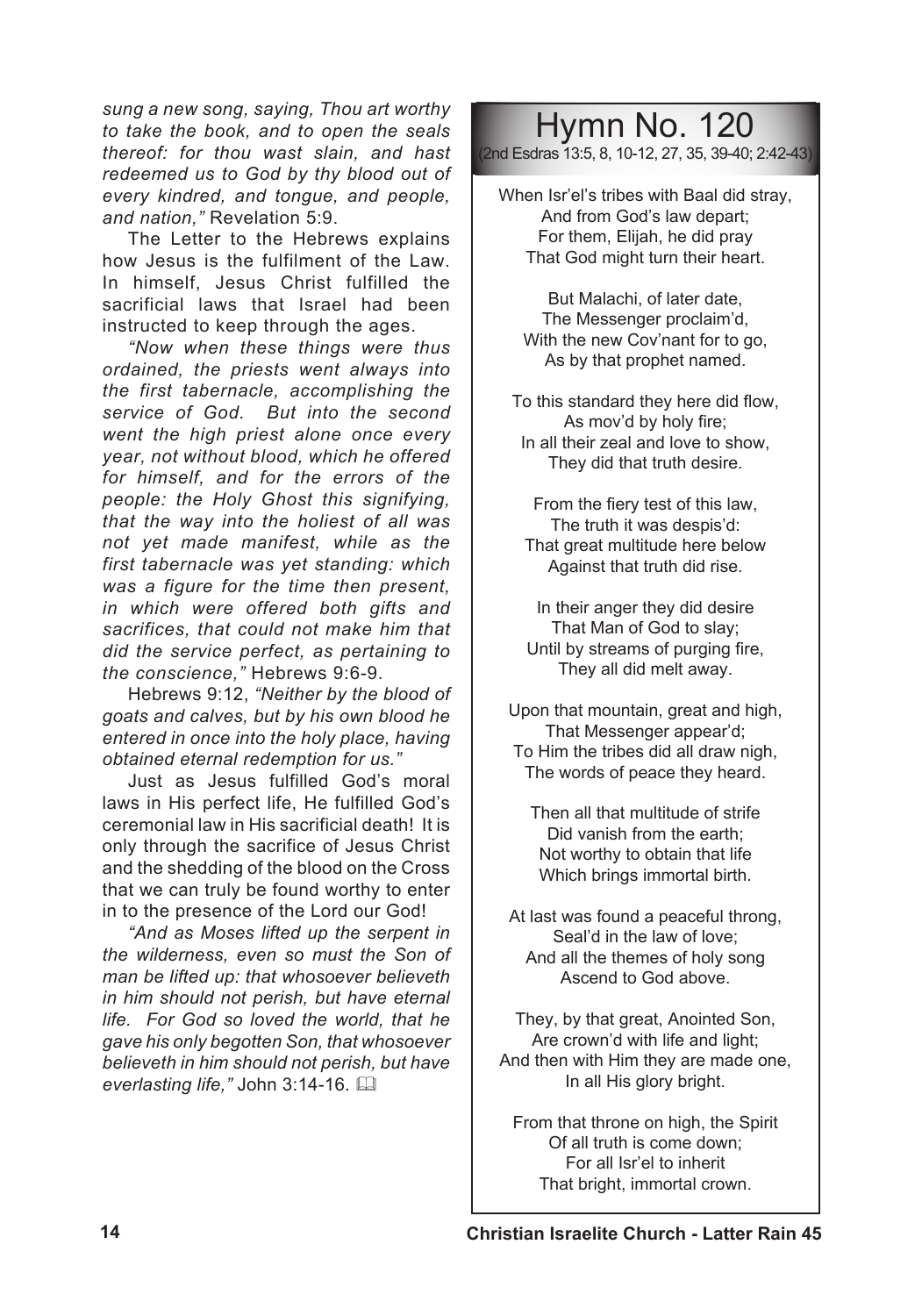# Statement of Belief

**The Christian Israelite Church beliefs can be fully supported by the Scriptures.** 

### **Here is an outline: We believe...**

- In God Almighty creator of all things (Genesis 1:1). •
- In the existence of Satan, the Devil, in whom God allowed iniquity to be placed (James 2:19; Ezekiel 28:14,15). •
- That God created a spirit-existence in which the devil manifested evil and caused some of the spirits to rebel against God (Isaiah 14:12-14; Jude 6). •
- That God created our physical world, to which each person comes with a body and a soul made alive by a spirit from the spiritual creation (Luke 9:55; Genesis 2:7). •
- That God gave His people instructions on the way they should live, which instructions were "for their good always" (Deuteronomy 6:24). •
- That all have sinned and come "short of the glory of God" (Romans 3:23; 2nd Corinthians 5:19). •
- That God has reconciled the (whole) world to Himself through the sacrifice of Jesus (John 3:16,17). •
- That through belief in the sacrifice of Jesus believers are counted as righteous before God, and can be assured of the resurrection of their souls (a Spiritual body) at Jesus' return (1st Timothy 4:10; 1st Corinthians 15:44). •
- That there will be a small number who will fully prove their faith by a work of true obedience to God's instructions and will thereby receive the prize of the highest calling of God, the redemption of spirit and soul and body - this living mortal Body made Immortal without seeing death (1st Thessalonians 5:23; Revelation 14:1-5; Hebrews 11:39,40). •
- That Jesus Christ will return to this earth again, subdue the power of Satan and reign forever and ever (Revelation chapters 19 and 20). •
- That the return of Jesus Christ is near and we are living in the period described in Scripture as the latter days (Matthew chapter 24; Mark chapter 13 and Luke chapter 21). •
- That there are promises in the Scriptures especially to Israel God's chosen people (1st Peter 2:9). •
- That although Israel of old did not accept the challenge of spiritually being God's peculiar people, a remnant of their descendants will come forward in the latter days to fulfill the obligations and receive the promises (Revelation 7:1-8). •
- That the Mission of the Christian Israelite Church is to awaken the lost ten tribes of Israel to this special inheritance to be the physical Immortal "Bride of the Lamb" and to be the vehicle for the task of bringing them all together at God's appointed time (Matthew 10:5,6; Revelation 19). •

**We believe that God is the absolute Judge and Arbiter and that we as His servants have an obligation to respond to what He puts in each heart, and that whilst we seek to proclaim and discuss our beliefs, we have no right to contend with other people about them.**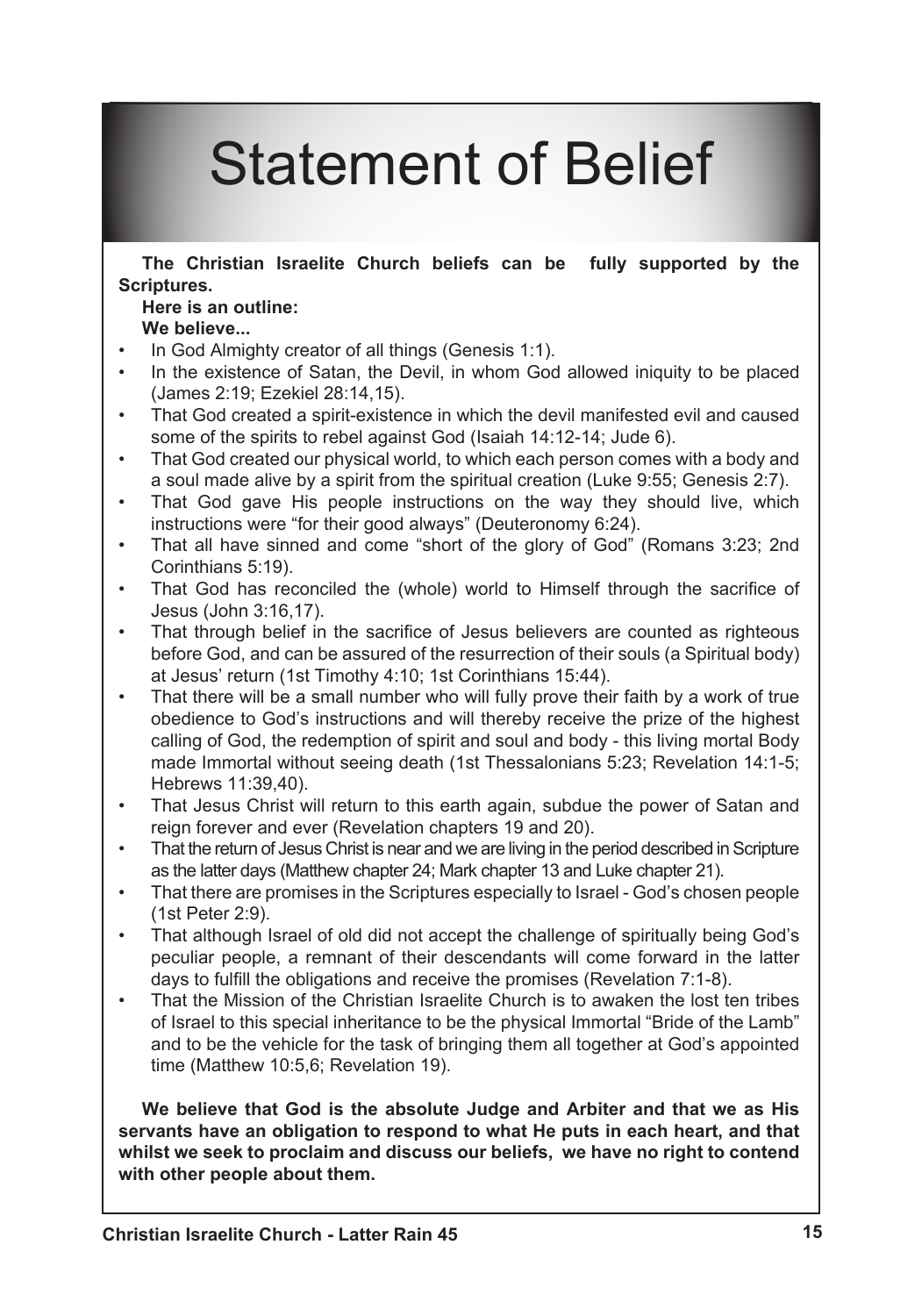# **Children's Story:** The Greatest Gift Ever!

by Hannah GRAY

Have a think for a moment about what the best Christmas present you have ever received was? Maybe a new dolls house, a new bike, a game you really wanted or maybe even a new pair of shoes!

You know what the greatest gift I ever received was? The gift that God sent us; His son Jesus.

I am sure you all know the story of Jesus' birth – that is why we celebrate Christmas, isn't it? – but have you ever stopped to think about how Jesus' birth was a gift? And possibly one of the greatest gifts you will ever receive? How amazing is that?

The birth of Jesus was so special, that three wise men followed a star to find where he was born to give him gifts. The book of Matthew tells us that these three wise men bought Jesus gifts of gold, myrrh and incense (three very valuable things back in those days). Not only did these three wise men travel a long way following a star to see Jesus, but the shepherds who were out in the field watching their sheep were told by a group of angels that Jesus had been

The book of Luke tells us that the angels said, *Do not be afraid. I bring you good news of great joy that will be for all the people. Today in the town of David a Savior has been born to you; He is Christ the Lord… you will find a baby wrapped in clothes and lying in a manger.* 

born.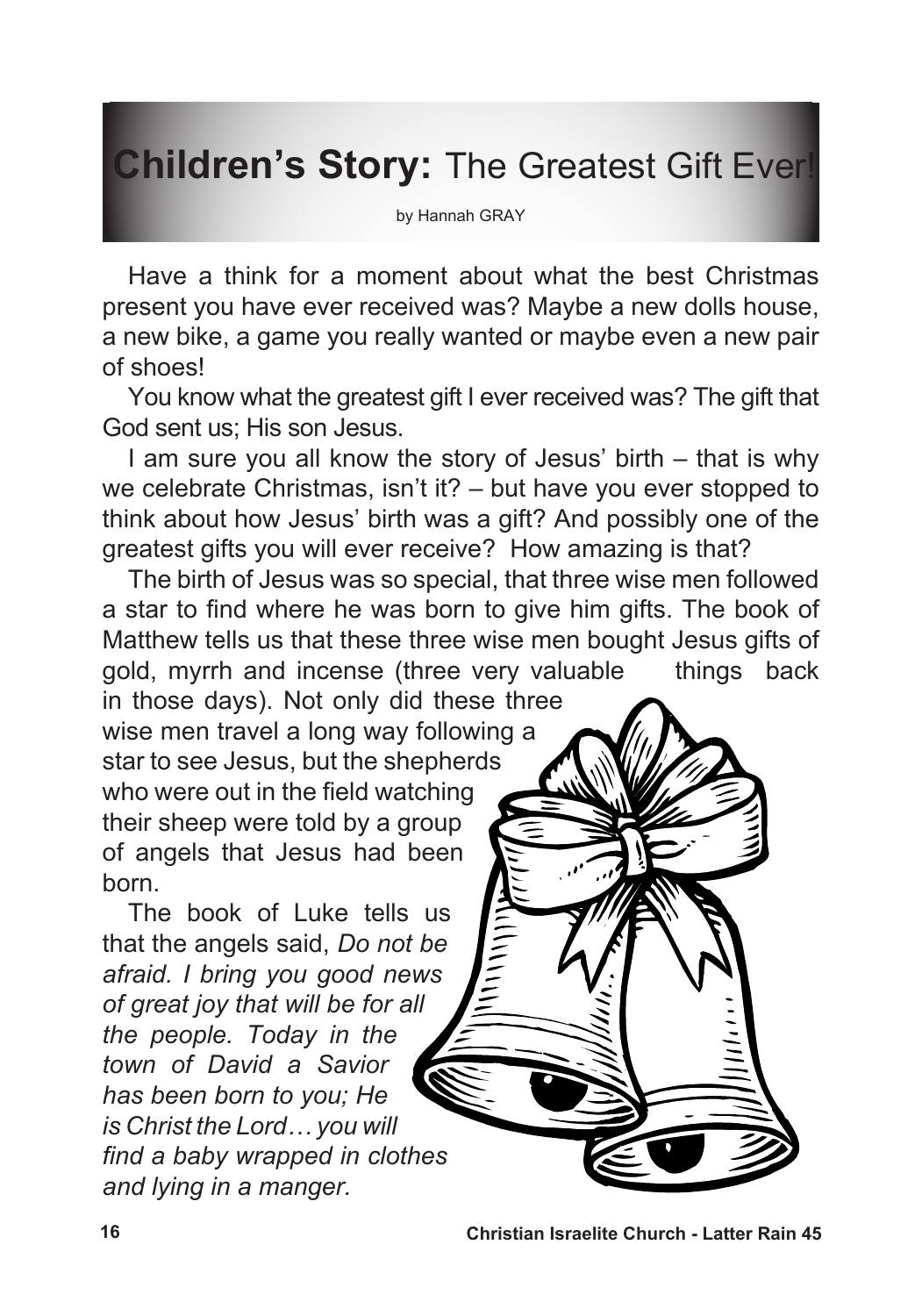So even the shepherds left their job to see this bundle of joy! So many people – the wise men, the shepherds – went to see the new born baby Jesus. What an amazing gift!

It's like when you get a gift that you really like, and you just want to show everyone, or you give someone else a gift and you're excited because they like it so much. God did exactly that! He sent his son Jesus and **said**, *Come and look! this is the gift I am giving to you, and all mankind.*

H o w a m a z i n g is that? It is incredibly special when we receive a gift from someone we love, but how about when we receive a gift from God: the creator of the universe? 븻 God sent His son, Jesus, as a gift for you, and as a gift for me, so make sure this Christmas you remember to thank God for **BONDE** the gift He gave you, which is Jesus Christ, His one and only son.

**Christian Israelite Church - Latter Rain 45 17**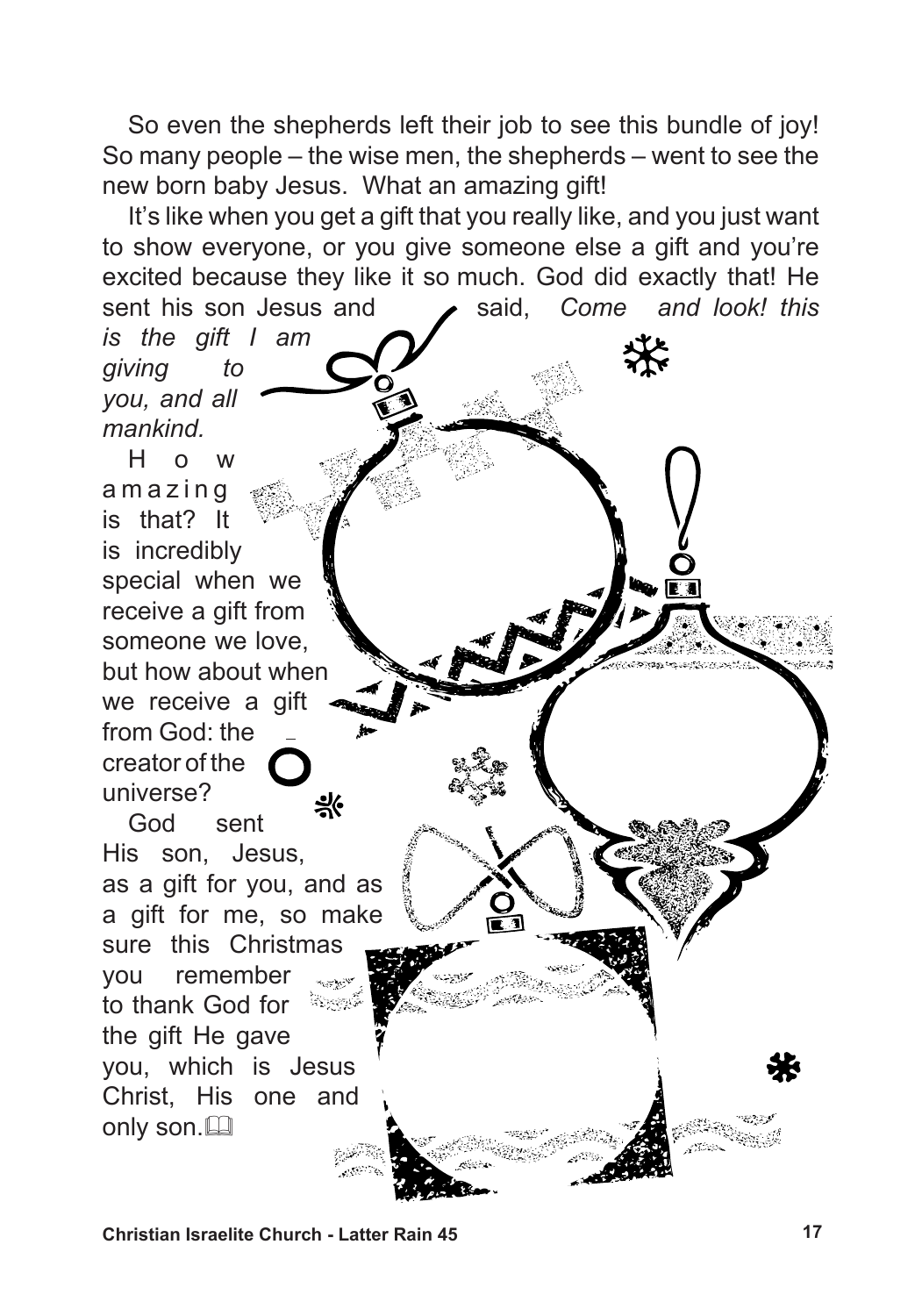# Good King Wenceslas

Adapted from a Talk given at Terrigal Christian israelite Church by Paul RICARDO.

Good King Wenceslas looked out On the feast of Stephen When the snow lay round about Deep and crisp and even Brightly shone the moon that night Though the frost was cruel When a poor man came in sight Gath'ring winter fuel

"Hither, page, and stand by me If thou know'st it, telling Yonder peasant, who is he? Where and what his dwelling?" "Sire, he lives a good league hence Underneath the mountain Right against the forest fence By Saint Agnes' fountain."

"Bring me flesh and bring me wine Bring me pine logs hither Thou and I will see him dine When we bear them thither." Page and monarch forth they went Forth they went together Through the rude wind's wild lament And the bitter weather

"Sire, the night is darker now And the wind blows stronger Fails my heart, I know not how, I can go no longer." "Mark my footsteps, my good page Tread thou in them boldly Thou shalt find the winter's rage Freeze thy blood less coldly."

In his master's steps he trod Where the snow lay dinted Heat was in the very sod Which the Saint had printed Therefore, Christian men, be sure Wealth or rank possessing Ye who now will bless the poor Shall yourselves find blessing.

We all know the Christmas carol, but<br>the new in this based like a late of all the the carol? It is based, like a lot of other carols, on an actual real person and events associated with this person's life.

The Christmas carol, Good King Wenceslas, was written in 1853 by John Mason Neale. Neale wrote about the Good King looking out of his window on St. Stephen's Day, which is the day after Christmas, and observing a poor man gathering wood for a winter fire - it is a Boxing Day Carol.

King Wenceslas was actually based on the life of St. Wenceslaus I, the Duke of Bohemia (907-935), and known in Czech as Vaclav. He was a very good and honest man, with strong principles. This side of his character is portrayed in the carol by the Wenceslas braving a fierce storm so that he could take food, wine and wood to the poor man he had observed from his window.

Wenceslas was a strong Christian who had been raised in a strong Christian family. His grandmother was a Christian woman who is known today as St. Ludmila. Ludmila was married to the first Christian duke of Bohemia - the couple converted to Christianity c871AD. St. Ludmila is the patroness and patron saint of Bohemia. Unfortunately, Wenceslas' mother, Drahomira, did not share her son's Christian beliefs, and was jealous of Ludmila and Wenceslas' close relationship. Drahomira joined forces with an anti-Christian group that murdered St. Ludmilla, and then gained control of Bohemia. This happened in 920AD.

In 922AD, Drahomira was deposed and GoodKingWenceslas,ashistoryremembers him, became the Duke of Bohemia. In 929 AD his wicked younger brother, Boleslave, murdered him.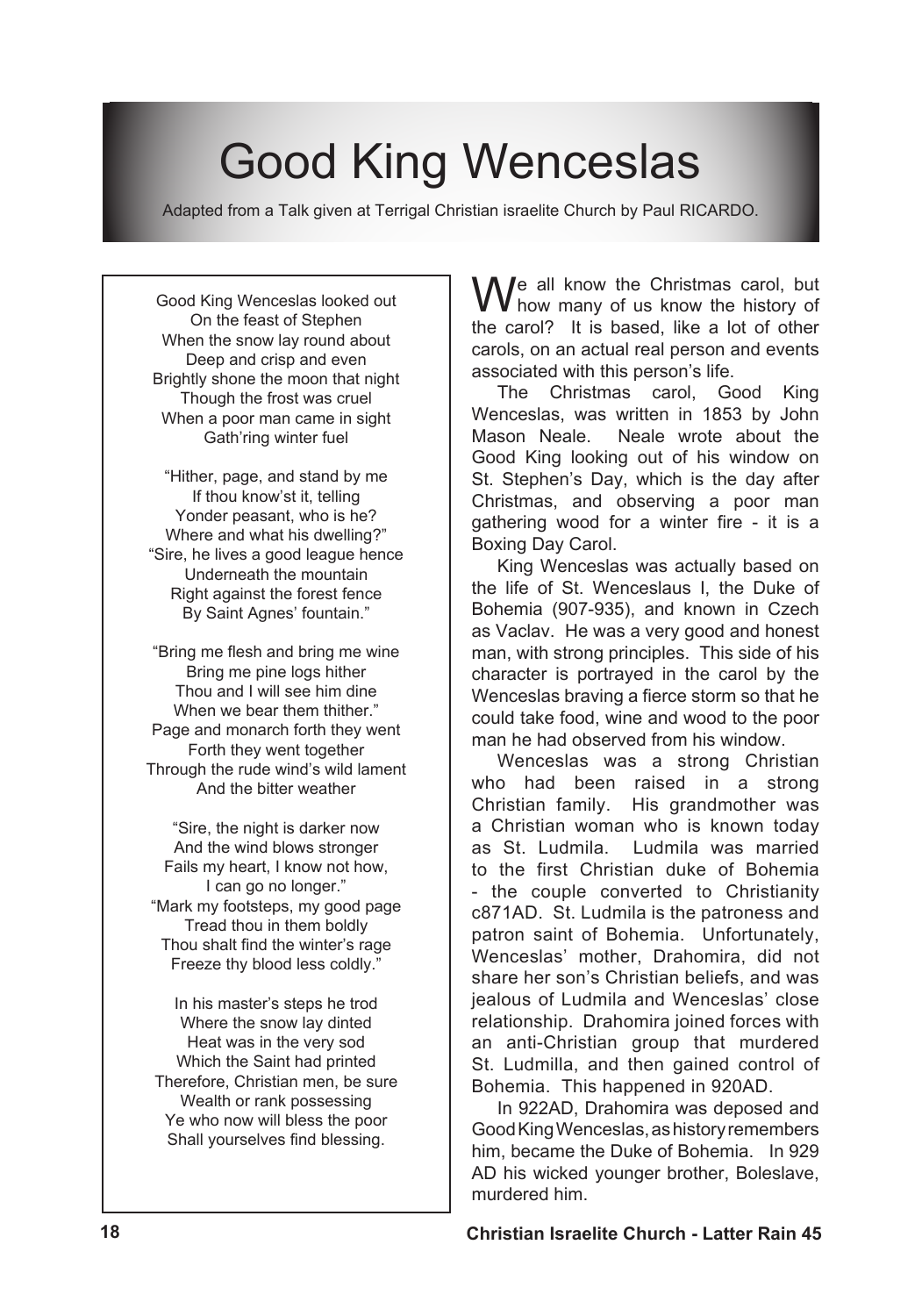Wenceslas was Bohemia's most famous martyr and also Bohemia's patron saint. BohemiancoinsboretheimageofWenceslas and the Crown of Wenceslas became the symbol of Czech independence.

Cosmas of Prague, writing in the year 1119, states, *"But his deeds I think you know better than I could tell you; for, as is read in his Passion, no one doubts that, rising every night from his noble bed, with bare feet and only one chamberlain, he went around to God's churches and gave alms generously to widows, orphans, those in prison and afflicted by every difficulty, so much so that he was considered, not a prince, but the father of all the wretched."*

What an example to Christians today of selfless giving, always putting those less fortunate than yourself above yourself and neighbourliness. He that gives, receives, as we read in Proverbs 19:17, *"He that hath pity upon the poor lendeth unto the LORD; and that which he hath given will he pay him again."*

The Christmas carol is a lesson to the singer/hearer in endurance, that when you feel you can go no further, God will provide and give you the strength you need to carry on. When the page was complaining that he could go no further, 'I can go no longer,' what did Wenceslas suggest? He told the page to follow in his footsteps, thereby protecting the page from the wind and cold a little, by having Wenceslas in front of him. Miraculously, though, the carol tells us that when the page stepped in his master's footprints, 'heat was in the very sod.'

Thiswasahighlyunusual situation. Being the ruler of his country, Wenceslas could have easily just told his page to collect up the items he wanted delivered, and ordered his page to deliver him. A normal ruler would not undertake that type of journey if he could get a servant to do it for him. So not only does Wenceslas take responsibility for his decision to help this poor man, but he also leads the way. He could have got his page to lead the way, breaking the wind's impact on him, but no, Wenceslas took the brunt of the storm (took the responsibility for his decision) and led the way.

There is much worth imitating in this Christmas carol. When we feel the going is too hard, or we are left out in the cold, Wenceslas is an example of Jesus. Jesus is always with us, He will never leave us out in the cold. As Christians we must walk in the Master's (Jesus') footsteps. Remember Jesus' words in Luke 9:23, *"And he said to them all, If any man will come after me, let him deny himself, and take up his cross daily, and follow me."*

Every year we are reminded of Good King Wenceslas with the singing of this carol, and we are encouraged to give of ourselves to others, especially the poor, the orphaned, and the widowed. Throughout the Old and New Testaments, God has instructed us to be mindful of the fatherless, the husbandless, and the penniless, as well as Jesus' reminder to us that, *"the poor always ye have with you,*" John 12:8.

This is an eternal carol for perpetual ages because mankind will always have forms of hardship and suffering until Jesus Christ returns, but it is our job as Christians to help and give to those who need it, and God will reward our efforts.  $\Box$ 

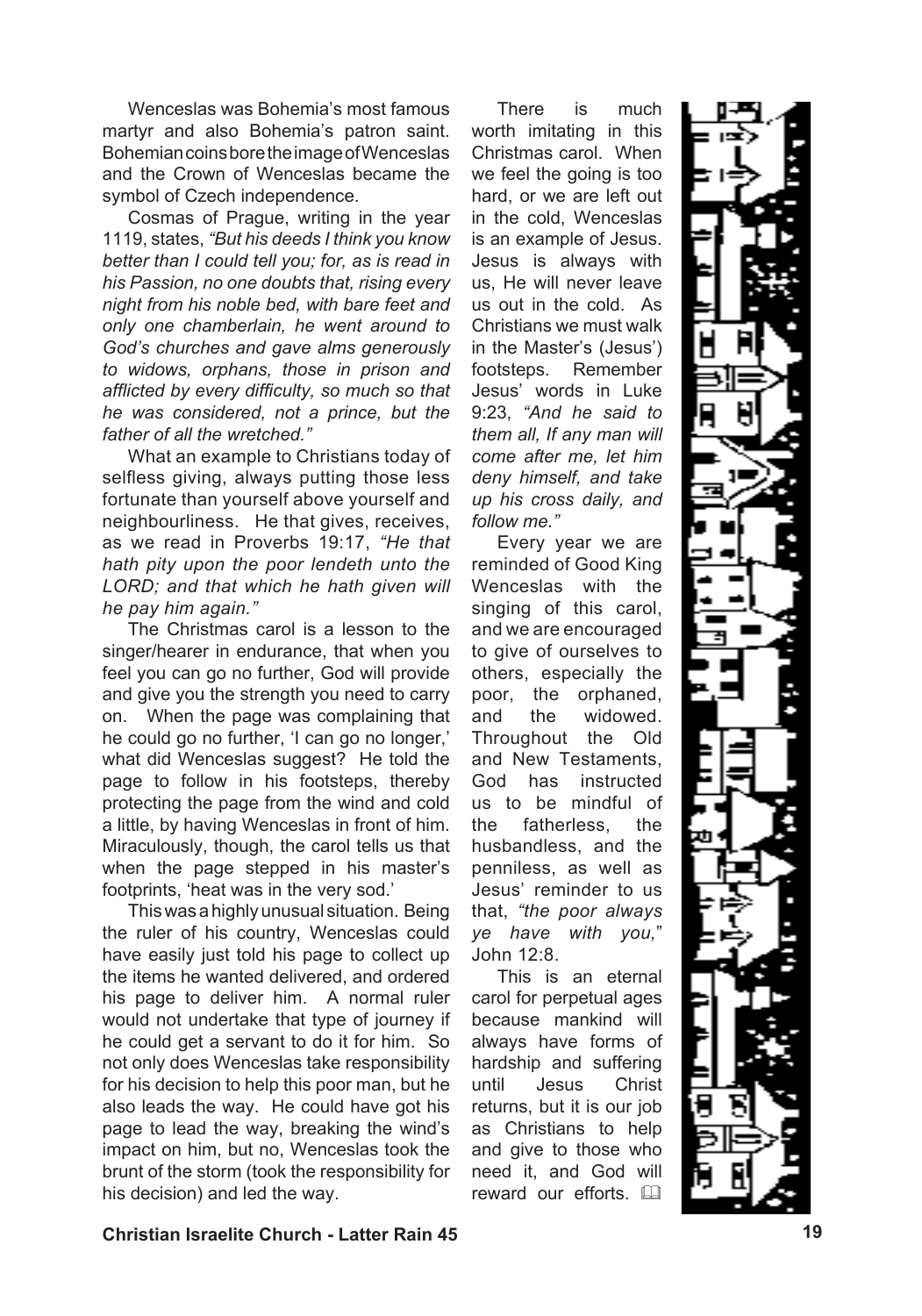#### by Lynne GRAY

If y were feasts so important for Israel to keep? Why did God ordain in the Law that certain feasts and festivals were to be held for particular reasons and specific times in the year? How important are the feasts/festivals as part of Israel's form of worship? This article will look at the history of the feasts and festivals and the fulfilment of these feasts and festivals today and why we still celebrate those that we still do today.

The Israelites had two defining forms of worship in which they participated: the celebration of festivals and the offering of sacrifices. Both these forms of worship involved certain rituals that incorporated both explicit (meaning that it is clearly stated and leaving nothing implied; distinctly expressed; definite) and implicit (meaning that it is suggested or to be understood though not plainly expressed or implied; a form that is naturally involved though

not plainly apparent or expressed or inherent) forms of worship.

 $Explicithy,$ Israel's pattern of worship

## Debug Your Bible: Feasts & Festivals of Israel

consisted in regular public assembly and at these assemblies Israel would perform certain acts that were communal, public, and material. This outward display of devotion to God highlighted the exclusivity of the relationship between God and Israel – God had chosen Israel to be His special people, Israel did not choose to follow God – God was the Chief Engineer of this relationship.

Implicitly, the festivals related to God acknowledging Him as the creator of everything, acknowledging His responsibility for all blessings as well as acknowledging God as the Redeemer of Israel with the festivals serving as a historical reminder of this deliverance. The festivals showed Israel's devotion to the One God (God) as well as displayed Israel's assuredness that God was present in their lives, in relationship with them constantly – not a deity to be invoked in

> time of trouble or distress - God was an ever-abiding presence with and within Israel.

Israel celebrated a variety of feast times (festivals) – interestingly God instituted seven feast holidays (festivals) and these are mentioned in the Old Testament and the New Testament – they are called "the feasts of the Lord" and "holy convocations." What does this term mean? 'Holy convocations' means that these seven feasts are intended 'holy times' for communion between God and man. These are days designated for God, not

**20 Christian Israelite Church - Latter Rain 45**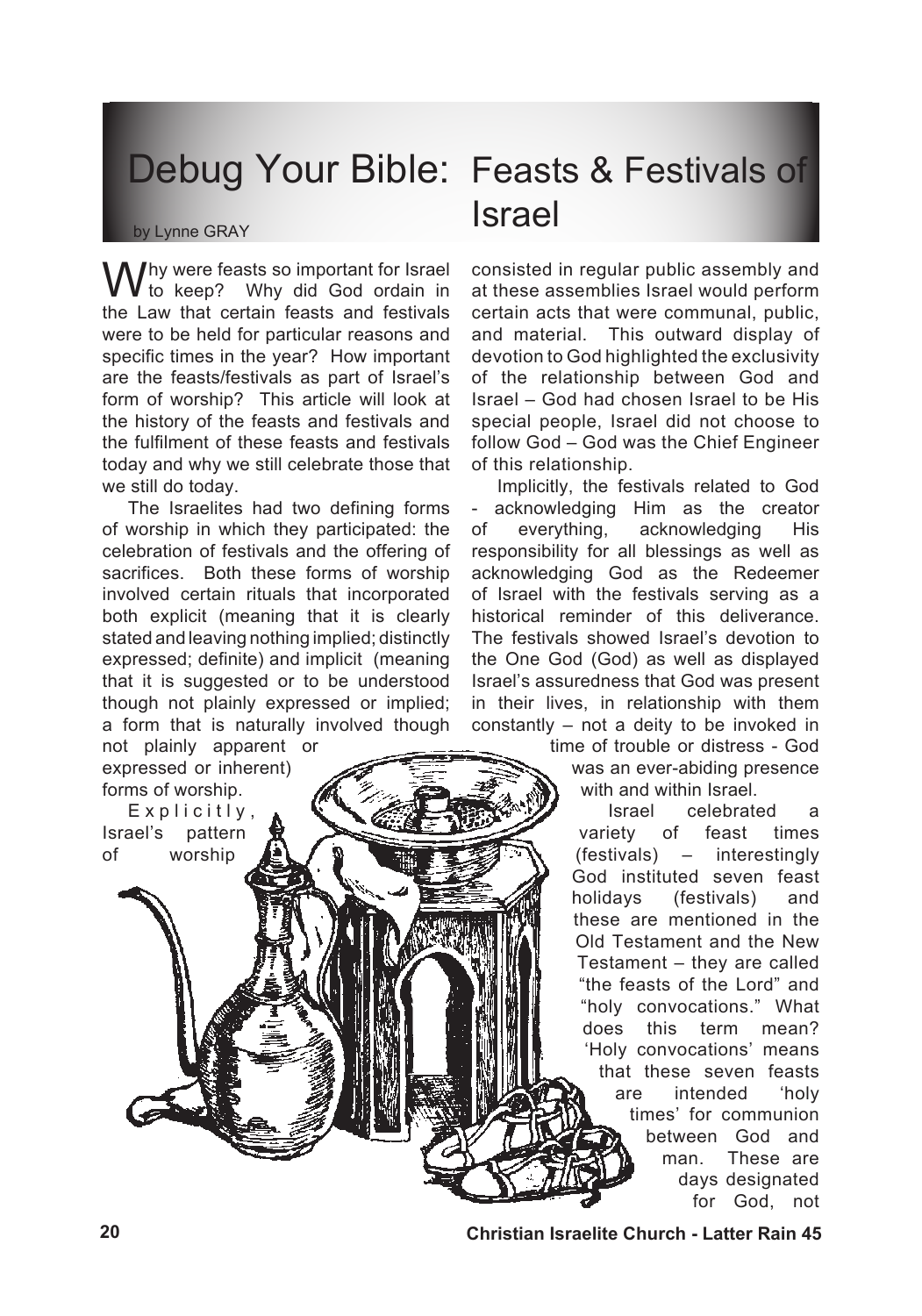holidays designated by man. All seven holidays are listed in chronological sequence in Leviticus chapter 23. The feast days are days given to Israel as a nation because Israel is God's covenant people.

Because the Israelites were an agricultural-based nation their feasts were based around the spring and autumn harvest seasons. The feasts were designed to acknowledge and celebrate the blessings that God had given them. The feasts are timed using a luni-solar calendar – 354 day cycle, as opposed to the solar calendar that is used by the western world (known as the Gregorian calendar) that has a 365 day cycle and 366 days in a leap year. The difference between the 2 calendars is approximately 11 days. For the Jewish calendar to stay in alignment with the solar calendar, Judaism has a 19 year metonic cycle of 235 lunar months with a intercalary lunar month added every 2 or 3 years for a total of 7 times every 19 years. If this adjustment was not made then after a few years winter would occur in summer and the harvest would not be ready for the festival.

Feasts and festivals were an important means by which members of Israel established fellowship with each other. Feasts and festivals highlight Israel's communion with God, with God being the focus of theses feasts. The feasts and festivals serve as a reminder of who was in control of the life of Israel as a nation as well as the members of Israel as individuals.

Four out of the seven feasts occur in the northern hemisphere spring, with the final three feasts occurring in the Autumn. It could be said that the first four feasts relate to Jesus Christ's coming for the first time, and the latter three feasts relate to Jesus Christ's return or second coming (this will be dealt with in another article).

**Feast of Passover** – known as the first feast to the Lord (Leviticus 23:5) – it is the first feast held every year and the feasts that come after Passover all build

### **Christian Israelite Church - Latter Rain 45 21**

upon it. Passover occurs in the northern hemisphere spring on the  $14<sup>th</sup>$  day of Nisan (March/April) and Passover also commences the start of the religious year for Israel. Although Passover is celebrated every year, there was only one Passover and that occurred approximately 3,500 years ago in Egypt (Exodus 12:12-14), but God commanded that since the time of the Passover this feast was to be kept (Exodus chapter 12). The Passover remembers Israel's redemption and God's hand in that redemption.

Utterance was an important part of the feast and sacrificial system of the Israelites. Utterance as part of the way in which Israel worshipped, occurred in two ways:

- God speaking to Israel, and •
- Israel speaking to God. •

This was a special and unique relationship that involved dialogue and involvement – it was personal. God speaks to Israel through utterance with the giving of the Commandments and the conditions of the covenant. The Law covers every sphere of life under the rule of God – for Israel God is a constant, everabiding presence, and hourly, by their very lifestyle (the following of the Law), they are reminded of this relationship with their Creator. Through public utterance, ie., regular assemblies of the people to hear the Law, God's presence and activity within Israel is constantly reaffirmed. The festival of Passover is a good example of utterance as a form of worship on the part of the Israelites, for this festival also had the instruction that the children must be educated with regards the importance and reason for the festival: *"This is done because of that which the Lord did unto me when I came forth out of Egypt,"* Exodus 13:8. The elder of the family would recite the story of God's deliverance of Israel from the Egyptians as a reminder of God's goodness, God's presence, God's love of Israel, God's guidance and God's faithfulness. It was important for the following generations to remember, and it was a means of reaffirmation of the special relationship of Israel to God and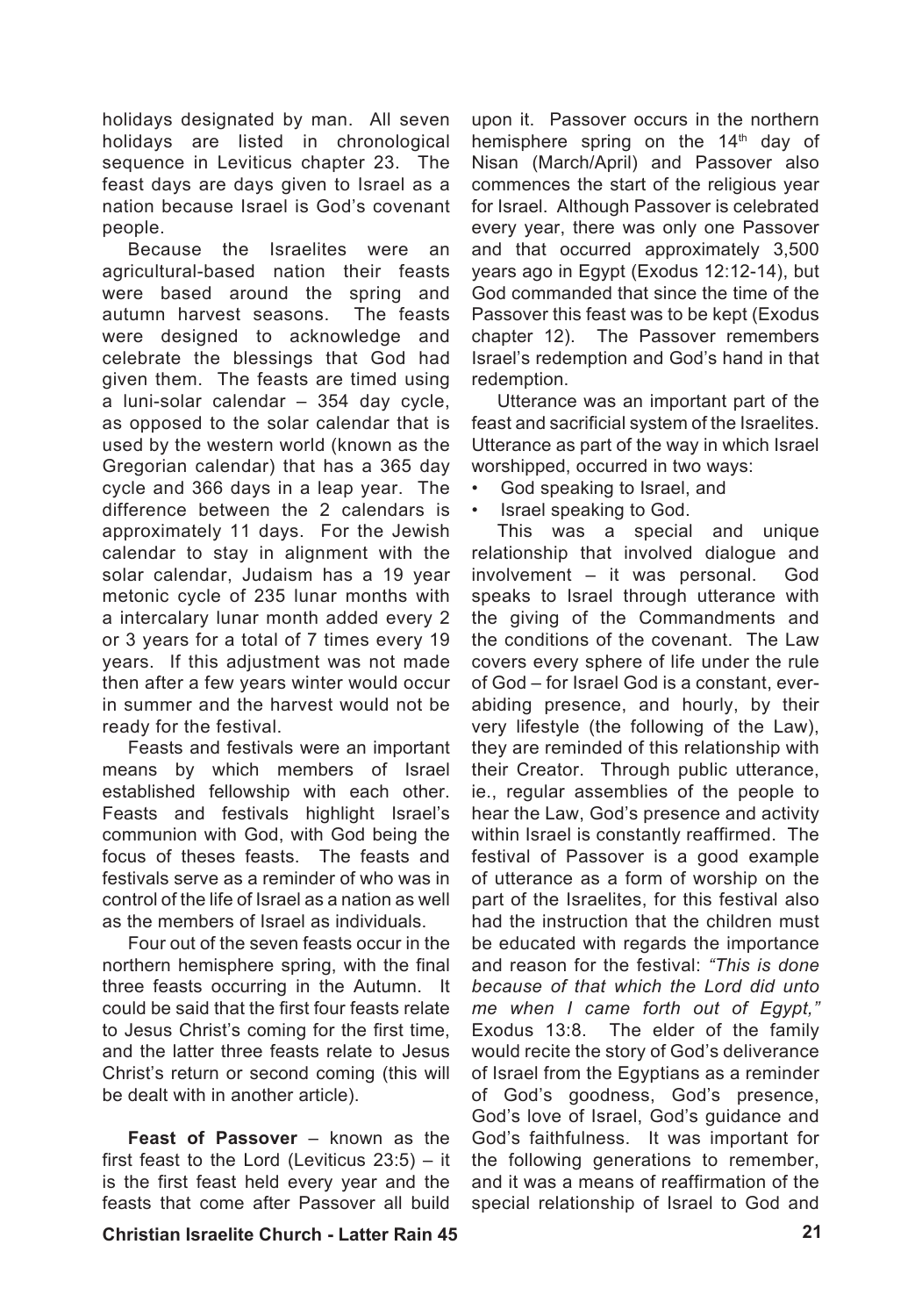God to Israel.

**The Feast of Unleavened Bread**  $(Leviticus 23:5-14) - beains the day after$ Passover on the 15<sup>th</sup> of Nisan (a Sunday) and lasted for seven days. Passover and the Feast of Unleavened Bread are so closely related that the Jewish people today observe them as one holiday. Traditional Jewish women would sprinkle breadcrumbs (leaven/yeast) in hard to get at places in every room in their house. They would then get a broom and dustpan and meticulously sweep every corner to gather up the crumbs she had just spread. These crumbs would be swept up and then burnt. The leaven/yeast symbolizes error or evil. Fermentation needs yeast to accomplish its job (Matthew 16:6,11; Mark 8:15; 1st Corinthians 5:6). It was symbolic of removing the sin from the household. Jesus died for the sins of all mankind and swept the crumbs from all believers hearts so this feast has been fulfilled.

**The Feast of Firstfruits** – This is the third feast in the Jewish calendar and occurs on the 2nd day of the Feast of Unleavened Bread –  $16<sup>th</sup>$  of Nisan. This is the time that the barley harvest is traditionally now ripe and the first sheaf or firstfruits of the harvest is cut following a precise formula and ceremony and is given to God.

**The Feast of Weeks** (Leviticus 23:15- 22) – the fourth feast and traditionally known as *Shavuot* it is called the Feast of Weeks because God told the children of Jacob to count seven weeks from Firstfruits (Leviticus 23:15; Deuteronomy 16:9) and on the day after this observe the 4<sup>th</sup> feast (Leviticus 23:16). This feast was to occur precisely 50 days after Firstfruits (a Sunday), and it is also referred to as Pentecost (Acts 2:1) which is Greek for 'fifitieth'. For this feast the Israelites were to bring not only the firstfruits from the wheat harvest, but also two loaves of bread (baked with fine flour and leaven). The two loaves were taken to the Temple but in Christian times the two loaves are seen as representing Jew and Gentile – the universality of the Christian message.

**The Feast of Trumpets** – the first of the fall feasts and is known as *Rosh Hashanah*

| <b>Jewish Festival Calendar</b> |                   |                            |                                              |                                                           |  |
|---------------------------------|-------------------|----------------------------|----------------------------------------------|-----------------------------------------------------------|--|
| <b>Month</b>                    | <b>Equivalent</b> | Length                     | <b>Date</b>                                  | <b>Holiday</b>                                            |  |
| 1. Nisan                        | Mar/Apr           | 30 days                    | Nisan 14<br><b>Nisan 15-21</b><br>Nisan 16   | Passover<br><b>Unleavened Bread</b><br><b>Firstfruits</b> |  |
| 2. Iyar                         | Apr/May           | 29 days                    |                                              |                                                           |  |
| 3. Sivan                        | May/June          | 30 days                    | Sivan 6                                      | Shavuot                                                   |  |
| 4. Tammuz                       | June/July         | 29 days                    |                                              |                                                           |  |
| 5. Av                           | July/Aug          | 30 days                    | Av <sub>9</sub>                              | Tisha B'Av (minor)                                        |  |
| 6. Elul                         | Aug/Sept          | 29 days                    |                                              |                                                           |  |
| 7. Tishri                       | Sept/Oct          | 30 days                    | Tishri 1<br>Tishri 10<br><b>Tishri 15-21</b> | Rosh Hashanah<br>Yom Kippur<br>Sukkot                     |  |
| 8. Heshvan                      | Oct/Nov           | 29/30 days                 |                                              |                                                           |  |
| 9. Kislev                       | Nov/Dec           | 29/30 days                 | Kislev 25 - Tevet 2/3                        |                                                           |  |
| 10. Tevet                       | Dec/Jan           | 29 days                    |                                              |                                                           |  |
| 11. Shevat                      | Jan/Feb           | 30 days                    |                                              |                                                           |  |
| 12. Adar                        | Feb/Mar           | 29 days<br>30 in leap year | Adar 14                                      | Purim (minor)                                             |  |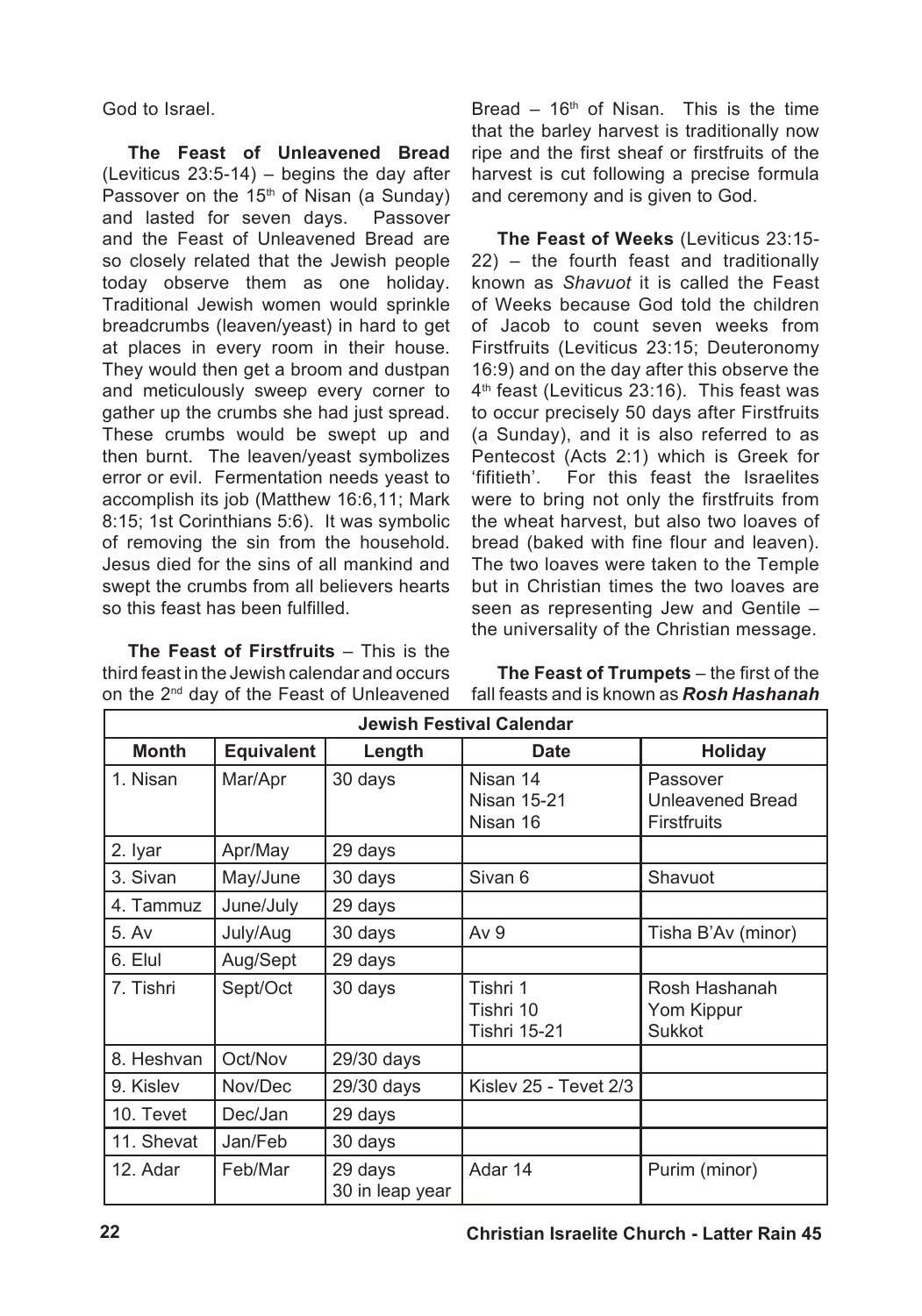(literally meaning 'Head of the Year') by the Jewish people and is observed as the commencement of the Jewish *civil* year on the 1<sup>st</sup> day of Tishri (this started in the 2<sup>nd</sup> century AD), as opposed to the *religious*  year mentioned above. In Judaism this feast is regarded as one of the 'high holy days'. Israel's form of religious worship utilized two types of trumpets – one was long and flared and made of silver; the other, known as the *Shofar*, was a ram's horn – the ram's horn was used in the Feast of Trumpets. Why did Israel blow the ram's horn? The ram's horn was blown to gather Israel into God's presence (Exodus 19:13,17,19; Numbers 10:2). The ram's horn was also blown when Israel was to go to war (Numbers 10:9; Judges 7; Jeremiah 4:19-21; Joshua 6:20; Judges 7:18; Nehemiah 4:18). Jewish tradition believes that three books are opened in heaven at the time of the Feast of Trumpets:

- The Book of Life for the righteous; •
- The Book of Life for the unrighteous; and •
- The Book of Life for those in between. •

Judaism believes that it is during the time of the Feast of Trumpets that mankind is judged and placed into one of these three Books of Life – if a man is deemed righteous he is written in the first book, if deemed unrighteous he is written in the second book and will not survive the year, and if deemed as in between, his judgment is delayed until the Day of Atonement to give him an opportunity to repent before the Book of Life is closed.

**The Day of Atonement** also known as *Yom Kippur* (Leviticus 23:23-32) – occurs 9 days after Trumpets on the 10<sup>th</sup> of Tishri. The 9 day period between Trumpets and the Day of Atonement is known in Judaism as 'the days of awe.' The Day of Atonement is a means of providing reconciliation to God for a community that found itself distanced from God and did not have the resources of its own to reconcile the situation.

**The Feast of Tabernacles** (also known as *Sukkot* or the Feast of Booths - Leviticus  $23:33-43$ ) – the  $7<sup>th</sup>$  and final feast in the Israelite calendar. The Feast of Tabernacles occurs on the 15<sup>th</sup> of Tishri and is a seven day feast. Orthodox Jews erect little 'huts' or 'booths' made from bulrushes as a reminder of the temporary housing they had to use during the wanderings through the desert during the Exodus. Samples of the fall crop are hung about the booths as a reminder of God's faithfulness and provision. This feast is associated with the provision of water for the success of the crops. Each day of the feast, the high priest, with a procession following him, would descend from the Temple Mount down to the Pool of Siloam where a pitcher was filled with water. The High Priest would then return via a different route back to the Temple Mount. Once back at the Temple Mount the High Priest would pour the water onto the altar. Apparently in the land of Israel there is no rain for almost 7 months so if God does not provide the early rains in October and November there will be famine because there will be no spring crop.

For three of the seven feasts (Passover, Pentecost and Tabernacles) it was required of all males of Israel to travel to the Temple in Jerusalem – attendance was compulsory (Exodus 23:14-19; Deuteronomy 16:16-17).

Two other days are considered holy days by the Israelites: the Sabbath and the Year of Jubilee.

**The Sabbath** – The injunction for the keeping of the Sabbath as mandatory on the nation of Israel was given in the Ten Commandments (Decalogue) in Exodus 20:8-10, *"Remember the Sabbath day, to keep it holy. Six days shalt thou labour, and do all thy work: but the seventh day is the Sabbath of the Lord thy God: in it thou shalt not do any work, thou, nor thy son, nor thy daughter, thy manservant, nor thy maidservant, nor thy cattle, nor thy stranger that is within thy gates."* The Sabbath was another form of worship that had clear instructions given to Israel with regards the correct way of keeping the Sabbath. The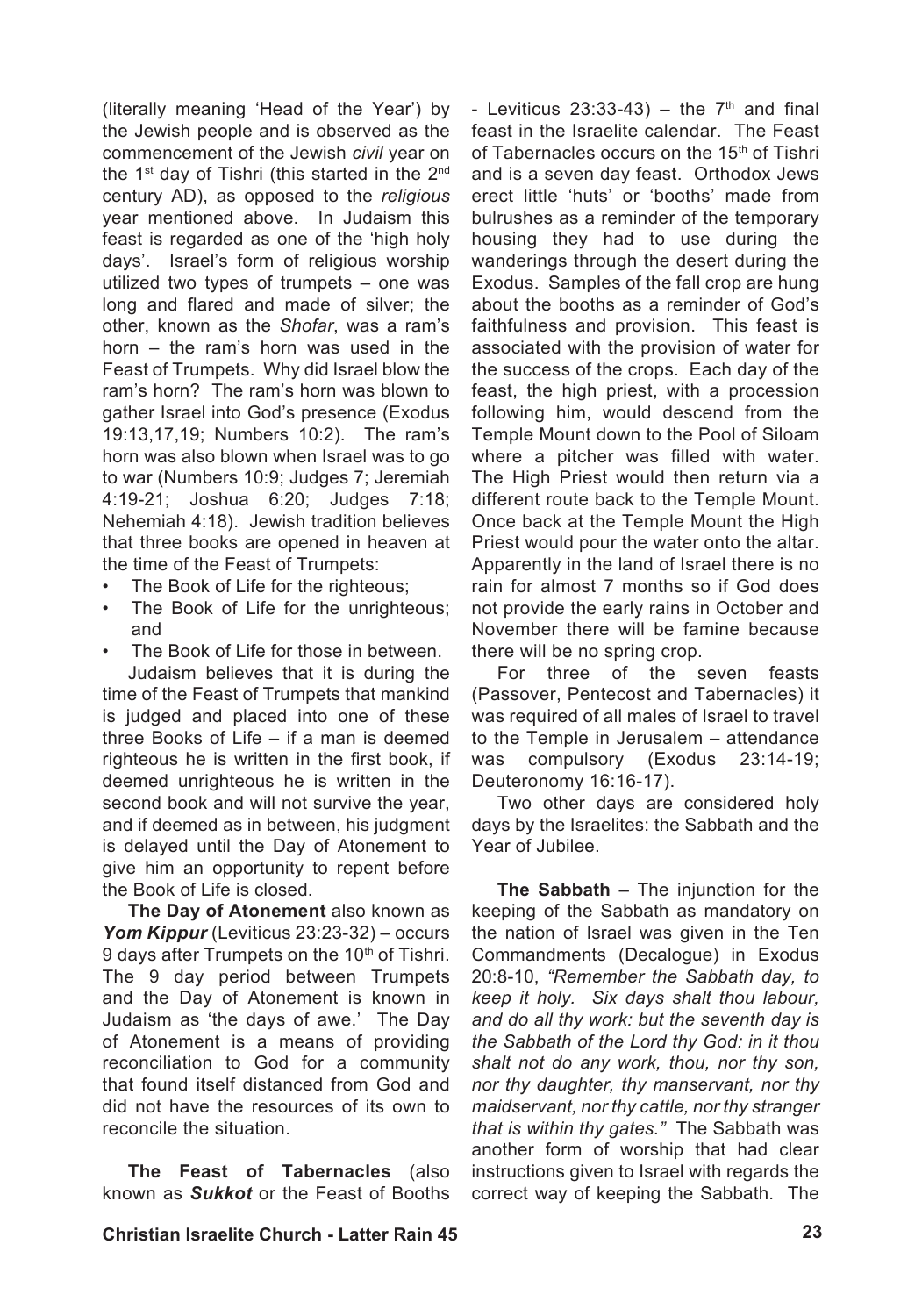Sabbath served as a weekly reminder of who Israel was and the weekly readings of the Law would have reminded Israel of their covenant with God and given the Israelites cohesiveness in their communal gathering because they were all gathered and in one accord. The Sabbath may also be referred to as a feast day as traditionally, in the western world, Sunday midday meal is usually used as a time for family gatherings and therefore could be seen as a feast on the Sabbath to the Lord, especially if God is the focus of the meal.

Year of Jubilee (Leviticus 25:8-55) - the Year of Jubilee protected the family unit and property thereby preserving the unity of Israel.

The feasts/festivals that God had ordained for Israel to keep are God's appointed times for Him to meet with man for spiritual and holy purposes. The feasts/ festivals all had one thing in common – the worshipper was expected to present himself before God.

The most important aspect of these seven feasts in this age, though, is that they depict the entire redemptive career of Jesus Christ (the Messiah) – from Passover (the crucifixion of Jesus) to the climax feast of Tabernacles (the establishment of God's kingdom with the second coming of the Messiah) the feasts could be seen to give us the sequence and spiritual significance of Jesus Christ's redemptive activity for mankind:

- Passover **Redemption** the Messiah, the Passover lamb has been slain for us. •
- Unleavened Bread **Sanctification** Jesus was set apart and his body saw not corruption. •
- Feast of Firstfruits **Preservation** – death could not hold Jesus.
- Feast of Weeks **Origination** the descent of the Holy Ghost. The breakdown of the middle wall between Jews and Gentiles.

Perhaps this is why John Wroe suggested that Israel were to keep Pentecost, Christmas and Easter as feast times, which would align perfectly with the Biblical injunction that 3 times a year Israel was to come before the Lord (Deuteronomy 16:16,17). It has been shown that historically feasts/festivals were a form of worship for Israel to remember and celebrate God's bountiful gifts and protective guidance of Israel. By keeping the feasts the Israelite constantly has in focus all aspects of the Godhead (Trinity), and has a realisation in their daily lives of the influence of the different aspects of the Godhead in their spiritual lives. A

## The Book of Jubilees

*"He gave us a great sign, the Sabbath day, and he told us - all of the angels of the presence and all of the angels of sanctification, these two great kinds - that we might keep the Sabbath with Him in heaven and on earth...That day is more holy and more blessed than any day of the jubilee of jubilees. On this day we kept the Sabbath in heaven before it was made known to any human being to keep the Sabbath thereon upon the earth.*

*"The Creator of all blessed it, but He did not sanctify any people or nations to keep the Sabbath thereon with the sole exception of Israel...And the Creator of all, who created this day for a blessing and sanctification and glory, blessed it more than all days...*

*"It is ordained and written in the heavenly tablets that they should observe the feast of Weeks...once a year, in order to renew the covenant in all respects, year by year. And all of this feast was celebrated in heaven from the day of creation until the days of Noah, twenty six jubilees and five weeks of years...*

*"And you [Moses], command the children of Israel so that they shall guard the years in this number, 364 days, and it will be a complete year,"* Book of Jubilees, chapters 2 and 6.  $\Box$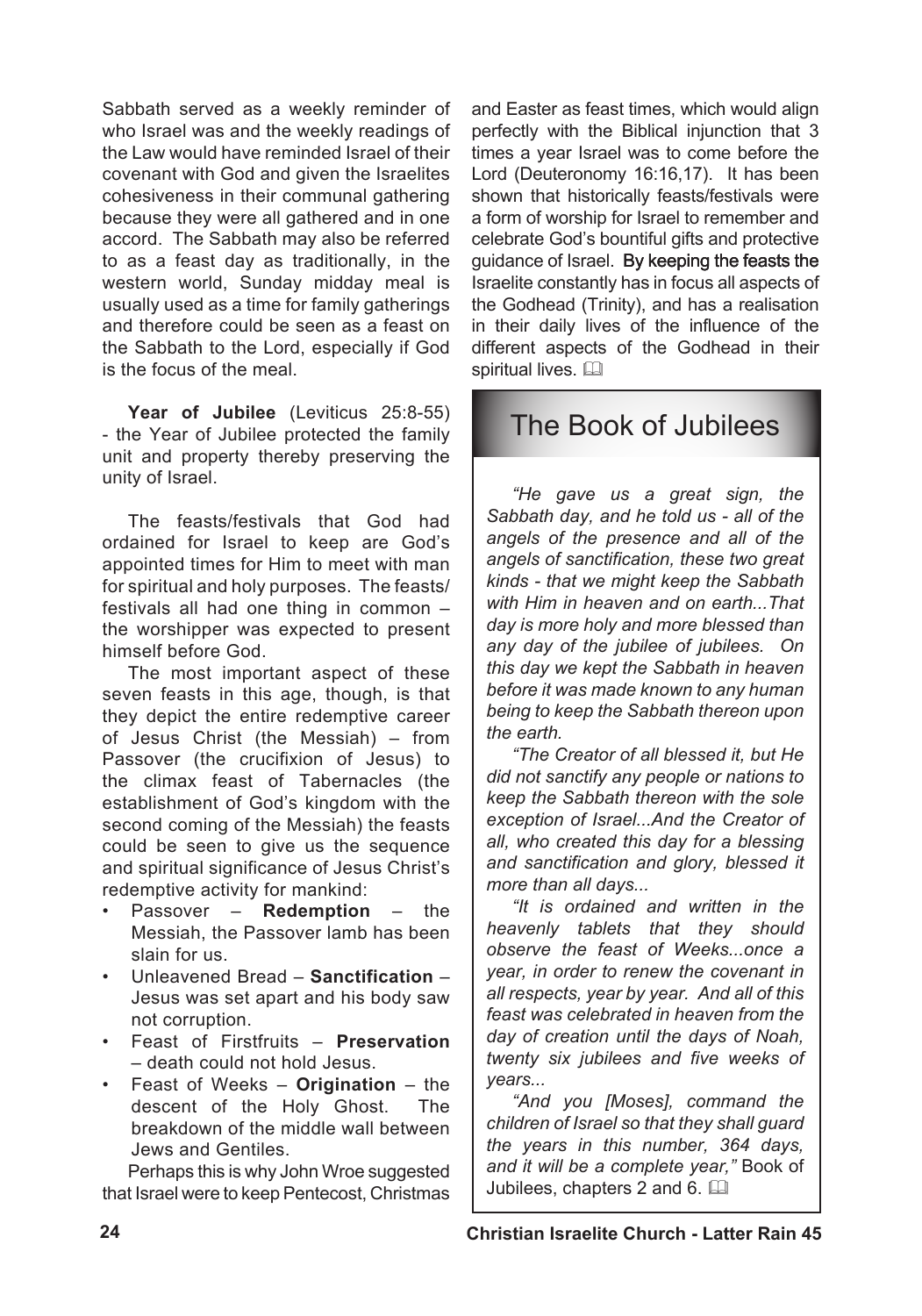# Puzzle PageJudge not, that ye be not judged. Matthew 7:1 God doesn't want us to look down on others as if we don't do anything wrong. Do the puzzle below to find out whose Job it is to Judge. Begin with the "G" and go around the circle 2 times skipping every other letter. ලි G  $\mathcal{D}$ 昍 Ō,  $\vec{\mathbb{r}}$ E R  $\mathbb{D}$ 。<br>尾  $\mathbb{R}^2$ Ś 囘  $\mathfrak{S}$ 囧 D  $\overline{T}$ 厚 冝 G Eccl. 3:17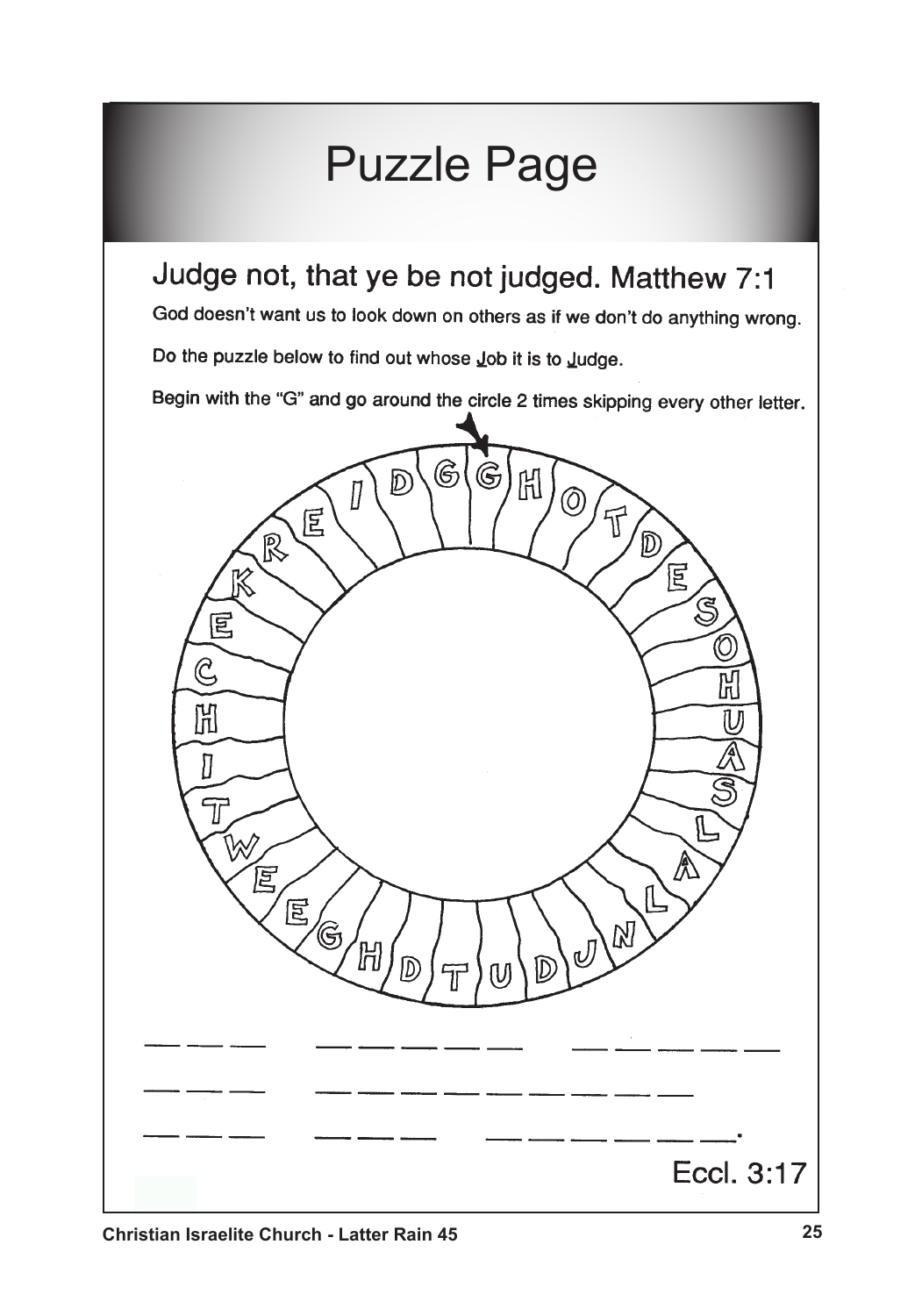# Expand Your Bible: Worship

by Audrey HARRISON

It would seem that 'to worship' is an integral part of human nature. So what is worship? The dictionary defines it firstly as 'a great love, honour and respect' and secondly as 'the showing of deep honour and respect for God in a ceremony or prayer.'

Earlier civilizations had many gods or objects of worship ... in fact almost every facet of life had its own particular god. For instance there was a god of the sea, a god of the moon, a god of the sun, a god of nature, etc., and each had its own rules and requirements for worship. It is interesting to note that in many cultures they also had an unknown god just in case they had forgotten one.

When mankind was first created they worshipped God Almighty, their Creator. They spoke with Him and were obedient to His instructions. This continued until Satan, the Devil, gained more 'hold' over them persuading them to think that other things such as gaining the worldly knowledge of good and evil were more important,

disobedience and their worship of God became contaminated with the result that mankind became so wicked that a Flood was sent to destroy this wickedness, and only Noah and his family were saved from destruction. After the Flood man again became proud and wandered far from God's teachings.

God's plan surfaced again with the calling of Abram (later renamed Abraham), and the subsequent choosing by God of his descendants to become the people to carry on over the years the worship of God and the way in which He wanted people to live.

The Israelites were monotheistic, worshipping one God, Yahweh, and Him alone. Surrounding nations could not understand that the God of Israel knew no country borders and could be everywhere. They did not understand that God dwells in the hearts and minds of His followers and so is with them wherever they may be. Naaman, the Syrian general who was



**26 Christian Israelite Church - Latter Rain 45**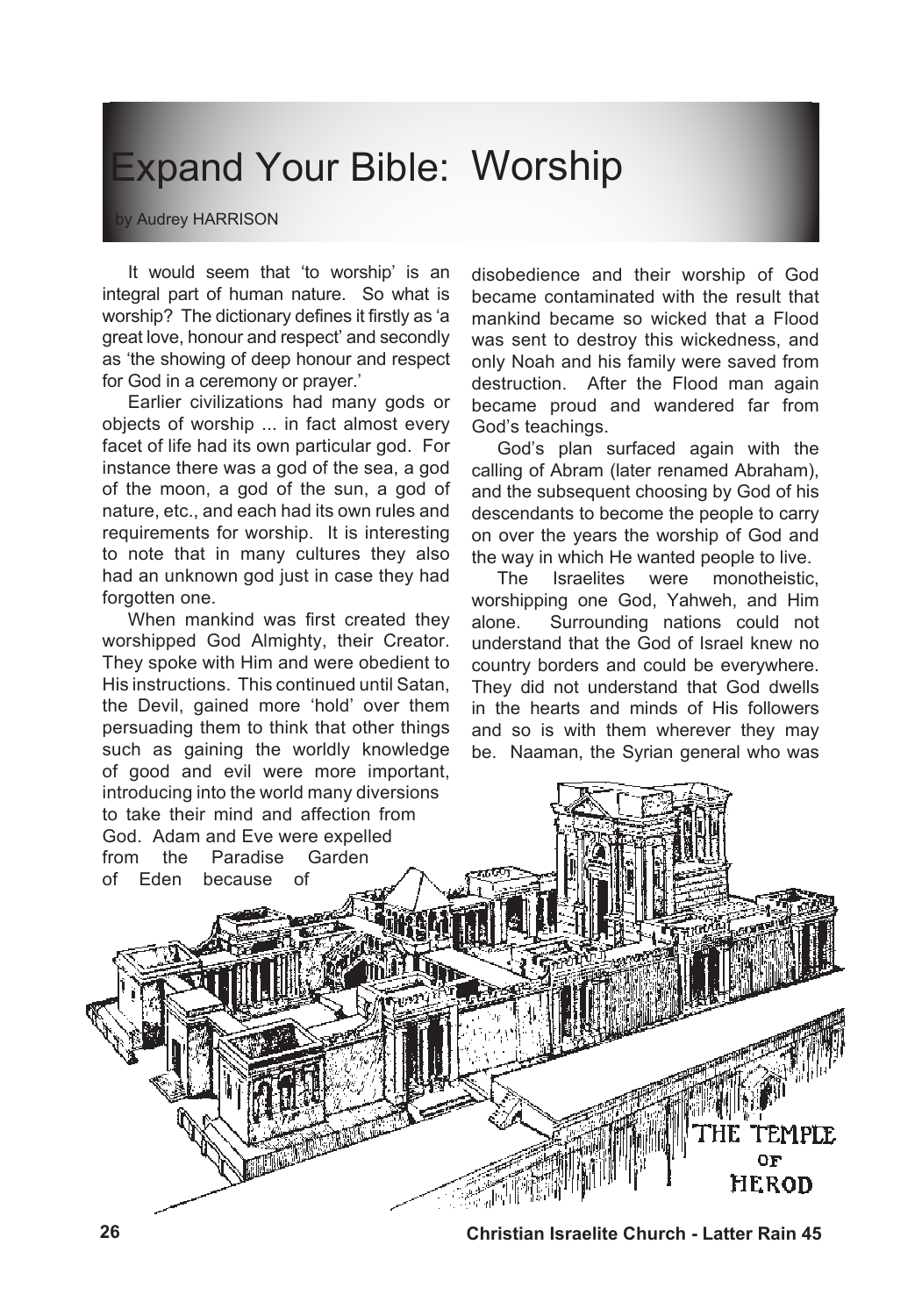healed of his leprosy by God through Elisha the prophet, showed this concept as when he was returning to his country he wanted to take with him some of the soil from Israel so that he could worship Israel's God.

Today there is a great variety of avenues in which people direct their worship. Some worship money by accumulating great wealth and some worship possessions such as a car, land a house, etc. It is not wrong to like and appreciate fine things as long as God is in first place.

The second definition of worship being an act showing deep respect and honour for God in a ceremony or prayer is the traditionally accepted one.

We often think of worship as being solemn and sombre, but is this as it should always be? Worship should be happy and thankful, as well as having its solemn moments.

Worship is, and should be, a daily happening but there are certain times when it is more obvious - times such as Christmas and Easter come readily to mind.

In biblical times the people were told they were obliged to attend certain celebrations or 'feasts' and most of these combined both solemnity and merriment and fun.

It is quite interesting to note on how many occasions of celebration or worship landmark happenings took place.

The first miracle Jesus performed was at a wedding - a time of solemn commitment and happy celebration - when He turned water into wine. It was the Harvest Festival at the end of the harvest that Ruth first made her approach to Boaz. From this encounter came the lovely romance and story of Ruth and Boaz – from them comes the line from King David to Jesus.

When Jesus was twelve, it was at the attendance at a Passover celebration that His knowledge of, and relationship with, God first became really apparent and his parents began to realize even more that their son was no ordinary boy.

There are many other cases. Where did Samson meet Delilah? When did he pull down the pillars of the building in which the Phiistines were celebrating

### (Judges 16:4; 16:29)?

As we approach Christmas let us make our worship a true joy, a time of fellowship, fun and goodwill to our fellow man. Let us also make it a time of real thanksgiving to God for His gift to us of allowing His Son to come to earth to grow up as a human to experience all our weaknesses, and to let us thank Jesus Christ for accepting and fulfilling this challenge.  $\Box$ 

## New Year's Wishes

What shall I wish thee? Treasures of earth? Songs in the springtime, Pleasures and mirth? Flowers on thy pathway, Skies ever clear? Would this insure thee A Happy New Year?

What shall I wish thee? What can be found Bringing thee sunshine All the year 'round? Where is the treasure, Lasting and dear, That shall ensure thee A Happy New Year?

Faith that increaseth Walking in light: Hope that aboundeth, Happy and bright; Love that is perfect, Casting out fear; These shall ensure thee A Happy New Year.

Peace in the Saviour, Rest at His feet, Smile of His countenance Radiant and sweet, Joy in His presence! Christ ever near! This will ensure thee A Happy New Year!

Frances Ridley Havergal